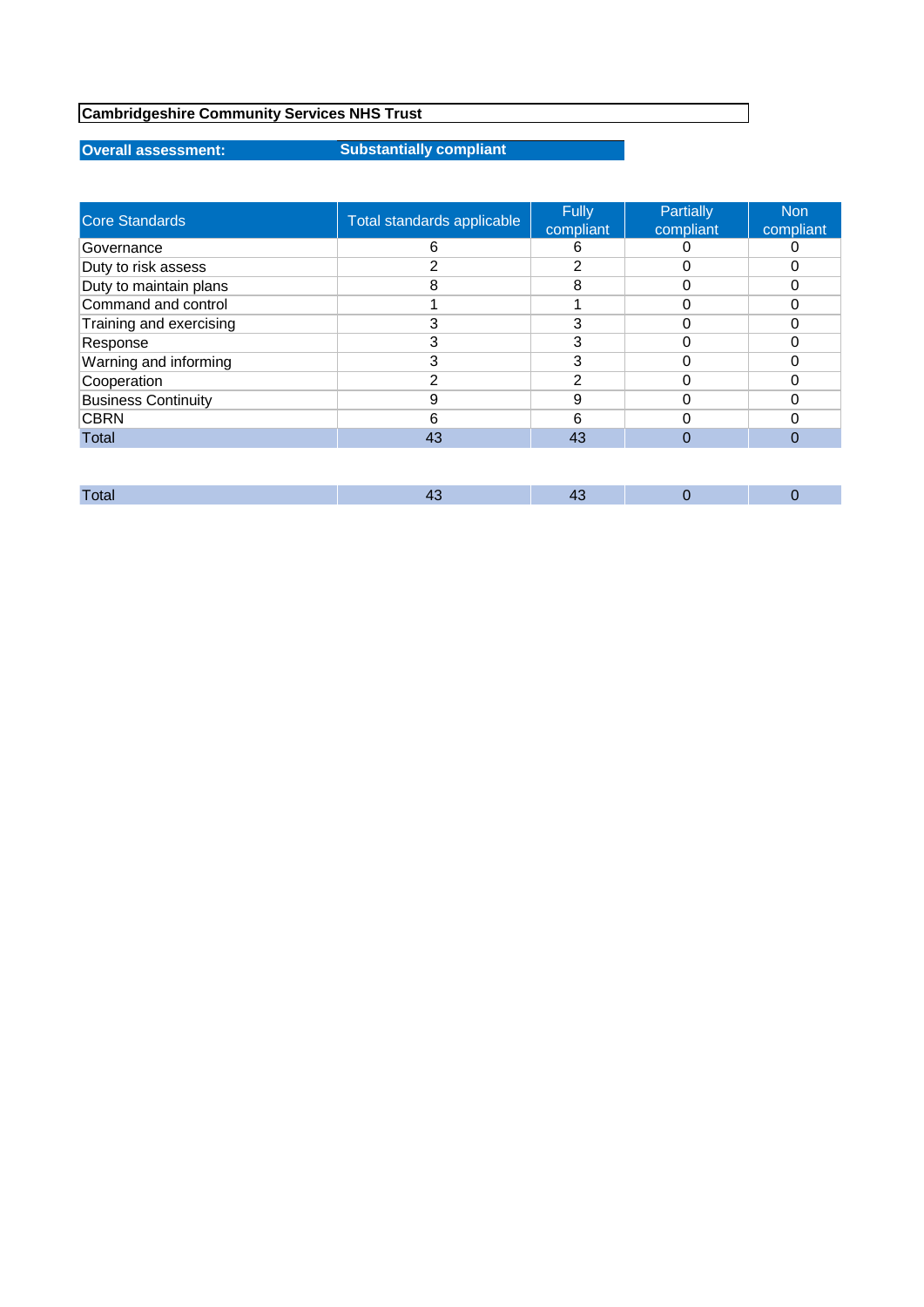|                           |                                     |                                          |                                                                                                                                                                                  |                             |                                                                                                                                                        |                                                                                                                                       | Self assessment RAG                                                                                      | <b>Action to be taken</b>                                      | Lead                                                    | <b>Timescale</b>                                       |                 |
|---------------------------|-------------------------------------|------------------------------------------|----------------------------------------------------------------------------------------------------------------------------------------------------------------------------------|-----------------------------|--------------------------------------------------------------------------------------------------------------------------------------------------------|---------------------------------------------------------------------------------------------------------------------------------------|----------------------------------------------------------------------------------------------------------|----------------------------------------------------------------|---------------------------------------------------------|--------------------------------------------------------|-----------------|
|                           |                                     |                                          |                                                                                                                                                                                  |                             |                                                                                                                                                        |                                                                                                                                       | Red (not compliant) = Not compliant with the core<br>standard. The organisation's EPRR work programme    |                                                                |                                                         |                                                        |                 |
|                           |                                     |                                          |                                                                                                                                                                                  |                             |                                                                                                                                                        |                                                                                                                                       | shows compliance will not be reached within the next 12<br>months.                                       |                                                                |                                                         |                                                        |                 |
| Ref                       | Domain                              | <b>Standard</b>                          | <b>Detail</b>                                                                                                                                                                    | <b>Community</b><br>Service | Evidence - examples listed below                                                                                                                       | <b>Organisational Evidence</b>                                                                                                        | Amber (partially compliant) = Not compliant with core<br>standard. However, the organisation's EPRR work |                                                                |                                                         |                                                        | <b>Comments</b> |
|                           |                                     |                                          |                                                                                                                                                                                  | <b>Providers</b>            |                                                                                                                                                        |                                                                                                                                       | programme demonstrates sufficient evidence of<br>progress and an action plan to achieve full compliance  |                                                                |                                                         |                                                        |                 |
|                           |                                     |                                          |                                                                                                                                                                                  |                             |                                                                                                                                                        |                                                                                                                                       | within the next 12 months.<br>Green (fully compliant) = Fully compliant with core<br>standard.           |                                                                |                                                         |                                                        |                 |
|                           |                                     |                                          |                                                                                                                                                                                  |                             |                                                                                                                                                        |                                                                                                                                       |                                                                                                          |                                                                |                                                         |                                                        |                 |
| Domain<br>$1 -$           |                                     |                                          |                                                                                                                                                                                  |                             |                                                                                                                                                        |                                                                                                                                       |                                                                                                          |                                                                |                                                         |                                                        |                 |
| Govern<br>ance            |                                     |                                          |                                                                                                                                                                                  |                             |                                                                                                                                                        |                                                                                                                                       |                                                                                                          | Continuation of                                                |                                                         |                                                        |                 |
|                           |                                     |                                          | The organisation has appointed an Accountable Emergency<br>Officer (AEO) responsible for Emergency Preparedness<br>Resilience and Response (EPRR). This individual should be a   |                             | Name and role of appointed individual                                                                                                                  | . Trust AEO is Rachel Hawkins, Director of<br>Governance & Service Redesign. . The non<br>executive board member with EPRR            | v compliar                                                                                               | positions held                                                 | AEO and Non not applicable<br><b>Executive Director</b> |                                                        |                 |
|                           |                                     |                                          | board level director, and have the appropriate authority,<br>resources and budget to direct the EPRR portfolio.                                                                  |                             |                                                                                                                                                        | oversight is Dr. Anne McConville.                                                                                                     |                                                                                                          |                                                                |                                                         |                                                        |                 |
|                           | Governance                          | <b>Senior Leadership</b>                 | A non-executive board member, or suitable alternative, should<br>be identified to support them in this role.                                                                     | Υ                           |                                                                                                                                                        |                                                                                                                                       |                                                                                                          |                                                                |                                                         |                                                        |                 |
|                           |                                     |                                          |                                                                                                                                                                                  |                             |                                                                                                                                                        |                                                                                                                                       |                                                                                                          |                                                                |                                                         |                                                        |                 |
|                           |                                     |                                          | The organisation has an overarching EPRR policy statement.                                                                                                                       |                             | Evidence of an up to date EPRR policy statement that includes:                                                                                         | . Critical & Major Incident Plan v.12.0 Part 1<br>, which contains the EPRR Policy highlights.                                        | <b>Illy compliant</b>                                                                                    | Critical and Major EPRR &<br>Incident Plan v.12.0 PREVENT LEAD |                                                         | Nov-21                                                 |                 |
|                           |                                     |                                          | This should take into account the organisation's:<br>· Business objectives and processes                                                                                         |                             | • Resourcing commitment<br>• Access to funds<br>· Commitment to Emergency Planning, Business Continuity, Training,                                     | . S.6 Trusts financial commitment to EPRR<br>and access to funds                                                                      |                                                                                                          | will be reviewed<br>with learning from                         |                                                         |                                                        |                 |
|                           |                                     |                                          | • Key suppliers and contractual arrangements<br>· Risk assessment(s)<br>· Functions and / or organisation, structural and staff changes.                                         |                             | Exercising etc.                                                                                                                                        | · s.7 highlights commitment to training &<br>exercising<br>Also referenced in the Trust Business                                      |                                                                                                          | Covid and<br>presented to Trust<br>Board in November           |                                                         |                                                        |                 |
|                           |                                     |                                          | The policy should:                                                                                                                                                               |                             |                                                                                                                                                        | Continuity Policy & Plan version 9.0.<br>The plans outlined above have both been                                                      |                                                                                                          | 2021                                                           |                                                         |                                                        |                 |
|                           | 2 Governance                        | <b>EPRR Policy</b><br><b>Statement</b>   | . Have a review schedule and version control<br>· Use unambiguous terminology                                                                                                    | Υ                           |                                                                                                                                                        | reviewed in June 2020 after lessons learnt<br>from the first wave of Covid.                                                           |                                                                                                          |                                                                |                                                         |                                                        |                 |
|                           |                                     |                                          | · Identify those responsible for ensuring policies and<br>arrangements are updated, distributed and regularly tested<br>· Include references to other sources of information and |                             |                                                                                                                                                        | The plans above are due for review and will<br>follow the Governance framework outlined<br>below                                      |                                                                                                          |                                                                |                                                         |                                                        |                 |
|                           |                                     |                                          | supporting documentation.                                                                                                                                                        |                             |                                                                                                                                                        | · EPRR Operational Committee: October<br>2021                                                                                         |                                                                                                          |                                                                |                                                         |                                                        |                 |
|                           |                                     |                                          |                                                                                                                                                                                  |                             |                                                                                                                                                        | · Quality, Improvement & Safety Committee:<br>October 2021<br>. Trust Board: November 2021                                            |                                                                                                          |                                                                |                                                         |                                                        |                 |
|                           |                                     |                                          |                                                                                                                                                                                  |                             |                                                                                                                                                        |                                                                                                                                       |                                                                                                          |                                                                |                                                         |                                                        |                 |
|                           |                                     |                                          | The Chief Executive Officer / Clinical Commissioning Group<br>Accountable Officer ensures that the Accountable Emergency                                                         |                             | • Public Board meeting minutes<br>. Evidence of presenting the results of the annual EPRR assurance process EPRR work undertaken consistently, partic. | Trust Board reports reference key areas of                                                                                            | illy compliant                                                                                           | Continuation of<br>current process                             | EPRR &<br>PREVENT LEAD Trust Governance                 | Reports as per                                         |                 |
|                           |                                     |                                          | Officer discharges their responsibilities to provide EPRR<br>reports to the Board / Governing Body, no less frequently than<br>annually.                                         |                             | to the Public Board                                                                                                                                    | with reference to the Covid incident over the<br>last 18 months<br>Updates include                                                    |                                                                                                          |                                                                |                                                         | or upon request or<br>any changes for<br>consideration |                 |
|                           |                                     |                                          | These reports should be taken to a public board, and as a                                                                                                                        |                             |                                                                                                                                                        | · Training and exercises; BC exercises Covid<br>first and second waves 2019 and 2020                                                  |                                                                                                          |                                                                |                                                         |                                                        |                 |
| $\overline{\mathbf{3}}$   | Governance                          | <b>EPRR</b> board reports                | minimum, include an overview on:<br>• training and exercises undertaken by the organisation                                                                                      | Υ                           |                                                                                                                                                        | respectively and winter preparedness 2021<br>2022                                                                                     |                                                                                                          |                                                                |                                                         |                                                        |                 |
|                           |                                     |                                          | summary of any business continuity, critical incidents and<br>major incidents experienced by the organisation<br>· lessons identified from incidents and exercises               |                             |                                                                                                                                                        | · EPRR Core Standards is an annual Board<br>paper report.<br>. In addition, an update on EPRR activity is                             |                                                                                                          |                                                                |                                                         |                                                        |                 |
|                           |                                     |                                          | • the organisation's compliance position in relation to the latest<br>NHS England EPRR assurance process.                                                                        |                             |                                                                                                                                                        | submitted to the Quality, Improvement and<br>Safety Committee and the EPRR                                                            |                                                                                                          |                                                                |                                                         |                                                        |                 |
|                           |                                     |                                          |                                                                                                                                                                                  |                             |                                                                                                                                                        | Operational Committee on a quarterly basis.                                                                                           |                                                                                                          |                                                                |                                                         |                                                        |                 |
|                           |                                     |                                          | The Board / Governing Body is satisfied that the organisation<br>has sufficient and appropriate resource, proportionate to its                                                   |                             | . EPRR Policy identifies resources required to fulfil EPRR function; policy<br>has been signed off by the organisation's Board                         | EPRR department roles have assigned job<br>descriptions. The EPRR roles feature in both                                               | <b>Illy compliant</b>                                                                                    | Continuation of<br>current process                             | EPRR &<br>PREVENT LEAD                                  | not applicable                                         |                 |
| -5                        | Governance                          | <b>EPRR Resource</b>                     | size, to ensure it can fully discharge its EPRR duties.                                                                                                                          | Y                           | + Assessment of role / resources<br>· Role description of EPRR Staff<br>· Organisation structure chart                                                 | organisational structure charts and<br>departmental structure charts.                                                                 |                                                                                                          |                                                                |                                                         |                                                        |                 |
|                           |                                     |                                          |                                                                                                                                                                                  |                             | · Internal Governance process chart including EPRR group                                                                                               |                                                                                                                                       |                                                                                                          |                                                                |                                                         |                                                        |                 |
|                           |                                     |                                          | The organisation has clearly defined processes for capturing<br>learning from incidents and exercises to inform the                                                              |                             | · Process explicitly described within the EPRR policy statement                                                                                        | .Critical & Major Incident Policy v.12.0<br>(2020) Part 2, s.11                                                                       | <b>Illy compliant</b>                                                                                    | Continuation of<br>current process                             | EPRR &<br>PREVENT LEAD                                  | Nov-21                                                 |                 |
|                           |                                     |                                          | development of future EPRR arrangements.                                                                                                                                         |                             |                                                                                                                                                        | -Business Continuity Policy v.9.0 (2020), s.5<br>and Part 1.s.2.6.<br>Trust wide lessons learnt document to                           |                                                                                                          |                                                                |                                                         |                                                        |                 |
| 6                         | Governance                          | <b>Continuous</b><br>improvement process |                                                                                                                                                                                  | $\mathsf Y$                 |                                                                                                                                                        | implement actions from Covid in ongoing.<br>Evidence in action: Winter preparedness                                                   |                                                                                                          |                                                                |                                                         |                                                        |                 |
|                           |                                     |                                          |                                                                                                                                                                                  |                             |                                                                                                                                                        | debrief at the EPRR Ops Grp on 19.07.2021<br>will inform the Trust annual winter assurance<br>for 2021 -2022.                         |                                                                                                          |                                                                |                                                         |                                                        |                 |
|                           |                                     |                                          |                                                                                                                                                                                  |                             |                                                                                                                                                        |                                                                                                                                       |                                                                                                          |                                                                |                                                         |                                                        |                 |
| Domai<br>2 - Duty         |                                     |                                          |                                                                                                                                                                                  |                             |                                                                                                                                                        |                                                                                                                                       |                                                                                                          |                                                                |                                                         |                                                        |                 |
| to risk<br>assess         |                                     |                                          |                                                                                                                                                                                  |                             |                                                                                                                                                        |                                                                                                                                       |                                                                                                          |                                                                |                                                         |                                                        |                 |
|                           |                                     |                                          | The organisation has a process in place to regularly assess the<br>risks to the population it serves. This process should consider                                               |                             | . Evidence that EPRR risks are regularly considered and recorded<br>. Evidence that EPRR risks are represented and recorded on the                     | The Trust has a risk management strategy<br>and supporting protocol to manage risks; this                                             | lv complian                                                                                              | Continuation of<br>current process                             | <b>Trust Risk</b><br>Management                         | not applicable                                         |                 |
| $\overline{7}$            | Duty to risk assess Risk assessment |                                          | community and national risk registers.                                                                                                                                           | Y                           | organisations corporate risk register                                                                                                                  | encompasses identified risk whether national<br>e.g. pandemic, and/or local risks e.g. flooding                                       |                                                                                                          |                                                                | Lead                                                    |                                                        |                 |
|                           |                                     |                                          | The organisation has a robust method of reporting, recording,                                                                                                                    |                             | . EPRR risks are considered in the organisation's risk management policy                                                                               | .Critical & Major Incident Policy v.12.0, s.5.2 Fully compliant                                                                       |                                                                                                          | Continuation of                                                | EPRR &                                                  | not applicable                                         |                 |
|                           | Duty to risk assess Risk Management |                                          | monitoring and escalating EPRR risks.                                                                                                                                            | Y                           | · Reference to EPRR risk management in the organisation's EPRR policy<br>document<br>· Discussed at quarterly EPRR ops group meeting                   | Policy statement<br>*Business Continuity Policy v.9.0, s.3                                                                            |                                                                                                          | current process                                                | PREVENT LEAD                                            |                                                        |                 |
|                           |                                     |                                          |                                                                                                                                                                                  |                             |                                                                                                                                                        | .Trust Risk Management Policy 1.3                                                                                                     |                                                                                                          |                                                                |                                                         |                                                        |                 |
| Domaiı                    |                                     |                                          |                                                                                                                                                                                  |                             |                                                                                                                                                        |                                                                                                                                       |                                                                                                          |                                                                |                                                         |                                                        |                 |
| 3 - Duty<br>to<br>maintai |                                     |                                          |                                                                                                                                                                                  |                             |                                                                                                                                                        |                                                                                                                                       |                                                                                                          |                                                                |                                                         |                                                        |                 |
| n plans                   |                                     |                                          | In line with current guidance and legislation, the organisation                                                                                                                  |                             | Arrangements should be:                                                                                                                                | · Critical & Major Incident Policy v.12.0                                                                                             | lly complian                                                                                             | Continuation of                                                | EPRR &                                                  | Nov-21                                                 |                 |
|                           |                                     |                                          | has effective arrangements in place to respond to a critical<br>incident (as defined within the EPRR Framework).                                                                 |                             | • current (although may not have been updated in the last 12 months)<br>· in line with current national guidance<br>· in line with risk assessment     | reviewed in 2020 and is due for review in<br>September, signed off by Trust Board in<br>November                                      |                                                                                                          | current process                                                | PREVENT LEAD                                            |                                                        |                 |
| 11                        | Duty to maintain<br>plans           | <b>Critical incident</b>                 |                                                                                                                                                                                  | Y                           | · signed off by the appropriate mechanism<br>· shared appropriately with those required to use them                                                    | . The Plan is accessible via the intranet for<br>all staff and will be featured in comms                                              |                                                                                                          |                                                                |                                                         |                                                        |                 |
|                           |                                     |                                          |                                                                                                                                                                                  |                             | · outline any equipment requirements<br>· outline any staff training required                                                                          | cascade.                                                                                                                              |                                                                                                          |                                                                |                                                         |                                                        |                 |
|                           |                                     |                                          | In line with current guidance and legislation, the organisation                                                                                                                  |                             | Arrangements should be:                                                                                                                                | · Critical & Major Incident Policy v.12.0,                                                                                            | <b>Illy compliant</b>                                                                                    | Continuation of                                                | EPRR &                                                  | Nov-21                                                 |                 |
|                           | Duty to maintain                    |                                          | has effective arrangements in place to respond to a major<br>incident (as defined within the EPRR Framework).                                                                    |                             | • current (although may not have been updated in the last 12 months)<br>· in line with current national guidance<br>. in line with risk assessment     | reviewed in 2020 and is due for review in<br>September 2021, signed off by Trust Board<br>in November                                 |                                                                                                          | current process                                                | PREVENT LEAD                                            |                                                        |                 |
| 12                        | plans                               | <b>Major incident</b>                    |                                                                                                                                                                                  | Y                           | · signed off by the appropriate mechanism<br>· shared appropriately with those required to use them                                                    | . The Plan is accessible via the intranet for<br>all staff and will be featured in comms                                              |                                                                                                          |                                                                |                                                         |                                                        |                 |
|                           |                                     |                                          | In line with current guidance and legislation, the organisation                                                                                                                  |                             | · outline any equipment requirements<br>· outline any staff training required<br>Arrangements should be:                                               | cascade.<br>. The Trust takes advice from the PHE                                                                                     | <b>Illy compliant</b>                                                                                    | Continuation of                                                | EPRR &                                                  | not applicable                                         |                 |
|                           |                                     |                                          | has effective arrangements in place to respond to the impacts<br>of heatwave on the population the organisation serves and its                                                   |                             | • current (although may not have been updated in the last 12 months)<br>· in line with current national guidance                                       | Heatwaye Plan.<br>. The Trust has also adopted the National                                                                           |                                                                                                          | current process                                                | PREVENT LEAD                                            |                                                        |                 |
|                           |                                     |                                          | staff.                                                                                                                                                                           |                             | · in line with risk assessment<br>· signed off by the appropriate mechanism<br>· shared appropriately with those required to use them                  | Severe Weather Warning system alerts it to<br>any anticipated bad weather with a request<br>for proactive actions to be put in place. |                                                                                                          |                                                                |                                                         |                                                        |                 |
|                           |                                     |                                          |                                                                                                                                                                                  |                             | · outline any equipment requirements<br>· outline any staff training required                                                                          | These alerts are cascaded to Services and<br>staft                                                                                    |                                                                                                          |                                                                |                                                         |                                                        |                 |
| 13                        | Duty to maintain<br>plans           | Heatwave                                 |                                                                                                                                                                                  | Y                           |                                                                                                                                                        | . The EPRR Operational Grp will agenda and<br>discuss Heatwave preparations in Q4.                                                    |                                                                                                          |                                                                |                                                         |                                                        |                 |
|                           |                                     |                                          |                                                                                                                                                                                  |                             |                                                                                                                                                        | . In addition, the Trust annually publishes<br>pages of good guidance including further<br>supporting government guidance and actions |                                                                                                          |                                                                |                                                         |                                                        |                 |
|                           |                                     |                                          |                                                                                                                                                                                  |                             |                                                                                                                                                        | cards on its intranet site for all staff. This is<br>supported by a Communications Cascade.                                           |                                                                                                          |                                                                |                                                         |                                                        |                 |
|                           |                                     |                                          |                                                                                                                                                                                  |                             |                                                                                                                                                        |                                                                                                                                       |                                                                                                          |                                                                |                                                         |                                                        |                 |
|                           |                                     |                                          | In line with current guidance and legislation, the organisation<br>has effective arrangements in place to respond to the impacts                                                 |                             | Arrangements should be:<br>• current (although may not have been updated in the last 12 months)                                                        | . The Trust drafts an annual Winter Plan<br>which is informed by a Trust wide business                                                | <b>Illy complian</b>                                                                                     | Continuation of<br>current process                             | EPRR &<br>PREVENT LEAD                                  | not applicable                                         |                 |
|                           |                                     |                                          | of snow and cold weather (not internal business continuity) on<br>the population the organisation serves.                                                                        |                             | · in line with current national guidance<br>• in line with risk assessment<br>· signed off by the appropriate mechanism                                | continuity exercise and its corresponding<br>actions. • The Trust has also adopted the<br>National Severe Weather Warning system      |                                                                                                          |                                                                |                                                         |                                                        |                 |
|                           |                                     |                                          |                                                                                                                                                                                  |                             | · shared appropriately with those required to use them<br>· outline any equipment requirements                                                         | with alerts on anticipated bad weather with a<br>request for proactive actions to be put in                                           |                                                                                                          |                                                                |                                                         |                                                        |                 |
|                           |                                     |                                          |                                                                                                                                                                                  |                             | · outline any staff training required                                                                                                                  | place that are cascaded to Services and<br>. The EPRR Operational Grp will agenda and                                                 |                                                                                                          |                                                                |                                                         |                                                        |                 |
| 14                        | Duty to maintain                    | <b>Cold weather</b>                      |                                                                                                                                                                                  |                             |                                                                                                                                                        | discuss Cold weather preparations in Q1/2.                                                                                            |                                                                                                          |                                                                |                                                         |                                                        |                 |

|    | Duty to maintain<br>plans | <b>Cold weather</b>                              |                                                                                                                                                                                                                                                                                                                                                                                                     |                                                                                                                                                                                                                                                                                                                                                                       | • The EPRR Operational Grp will agenda and<br>discuss Cold weather preparations in Q1/2.<br>In addition, the Trust annually publishes<br>pages of good guidance including further<br>supporting government guidance and actions<br>cards on its intranet site.<br>. This is supported by its Communications<br>Cascade.<br>. The Trust takes advice from the PHE Cold<br>weather Plan |                       |                                    |                                                             |                |  |
|----|---------------------------|--------------------------------------------------|-----------------------------------------------------------------------------------------------------------------------------------------------------------------------------------------------------------------------------------------------------------------------------------------------------------------------------------------------------------------------------------------------------|-----------------------------------------------------------------------------------------------------------------------------------------------------------------------------------------------------------------------------------------------------------------------------------------------------------------------------------------------------------------------|---------------------------------------------------------------------------------------------------------------------------------------------------------------------------------------------------------------------------------------------------------------------------------------------------------------------------------------------------------------------------------------|-----------------------|------------------------------------|-------------------------------------------------------------|----------------|--|
| 18 | Duty to maintain<br>plans | <b>Mass Casualty</b>                             | In line with current guidance and legislation, the organisation<br>has effective arrangements in place to respond to mass<br>casualties. For an acute receiving hospital this should<br>incorporate arrangements to free up 10% of their bed base in 6<br>hours and 20% in 12 hours, along with the requirement to<br>double Level 3 ITU capacity for 96 hours (for those with level 3<br>ITU bed). | Arrangements should be:<br>• current (although may not have been updated in the last 12 months)<br>· in line with current national quidance<br>. in line with risk assessment<br>• signed off by the appropriate mechanism<br>· shared appropriately with those required to use them<br>· outline any equipment requirements<br>· outline any staff training required | As a community trust, mass casualty<br>incidents would be covered under the Trust<br>Critical & Maior Incident Policy & Plan<br>v.12.0 and in accordance with LHRP Mass<br>Casualty Plans                                                                                                                                                                                             | <b>Illy compliant</b> | Continuation of<br>current process | EPRR &<br><b>PREVENT LEAD</b>                               | not applicable |  |
| 19 | Duty to maintain          | <b>Mass Casualty -</b><br>patient identification | The organisation has arrangements to ensure a safe<br>identification system for unidentified patients in an<br>emergency/mass casualty incident. This system should be<br>suitable and appropriate for blood transfusion, using a non-<br>sequential unique patient identification number and capture<br>patient sex.                                                                               | Arrangements should be:<br>• current (although may not have been updated in the last 12 months)<br>. in line with current national guidance<br>. in line with risk assessment<br>· signed off by the appropriate mechanism<br>· shared appropriately with those required to use them<br>· outline any equipment requirements<br>· outline any staff training required | n/a                                                                                                                                                                                                                                                                                                                                                                                   |                       |                                    |                                                             |                |  |
|    | Duty to maintain<br>plans | Shelter and<br>evacuation                        | In line with current guidance and legislation, the organisation<br>has effective arrangements in place to shelter and/or evacuate<br>patients, staff and visitors. This should include arrangements to<br>shelter and/or evacuate, whole buildings or sites, working in<br>conjunction with other site users where necessary.                                                                       | Arrangements should be:<br>• current (although may not have been updated in the last 12 months)<br>. in line with current national quidance<br>. in line with risk assessment<br>· signed off by the appropriate mechanism<br>· shared appropriately with those required to use them<br>· outline any equipment requirements<br>· outline any staff training required | . Evacuation Framework 2019<br>The Plan is in accordance with the Trust's<br>Fire Evacuation procedures and risk<br>assessments<br>. Testing schedule is currently on hold in<br>light of Covid but will be resumed once<br>capacity increases.                                                                                                                                       | Fully compliant       | Due for review in<br>2022          | EPRR &<br><b>PREVENT LEAD</b>                               | Review in 2022 |  |
| 21 | Duty to maintain          | Lockdown                                         | In line with current guidance and legislation, the organisation<br>has effective arrangements in place to safely manage site<br>access and egress for patients, staff and visitors to and from<br>the organisation's facilities. This should include the restriction of<br>access / egress in an emergency which may focus on the<br>progressive protection of critical areas.                      | Arrangements should be:<br>• current (although may not have been updated in the last 12 months)<br>. in line with current national quidance<br>. in line with risk assessment<br>• signed off by the appropriate mechanism<br>· shared appropriately with those required to use them<br>· outline any equipment requirements<br>· outline any staff training required | Trust Lockdown Policy 2.5                                                                                                                                                                                                                                                                                                                                                             | Fully compliant       | Due for review in<br>2022          | Estates Manager Review in 2022<br>Compliance &<br>Technical |                |  |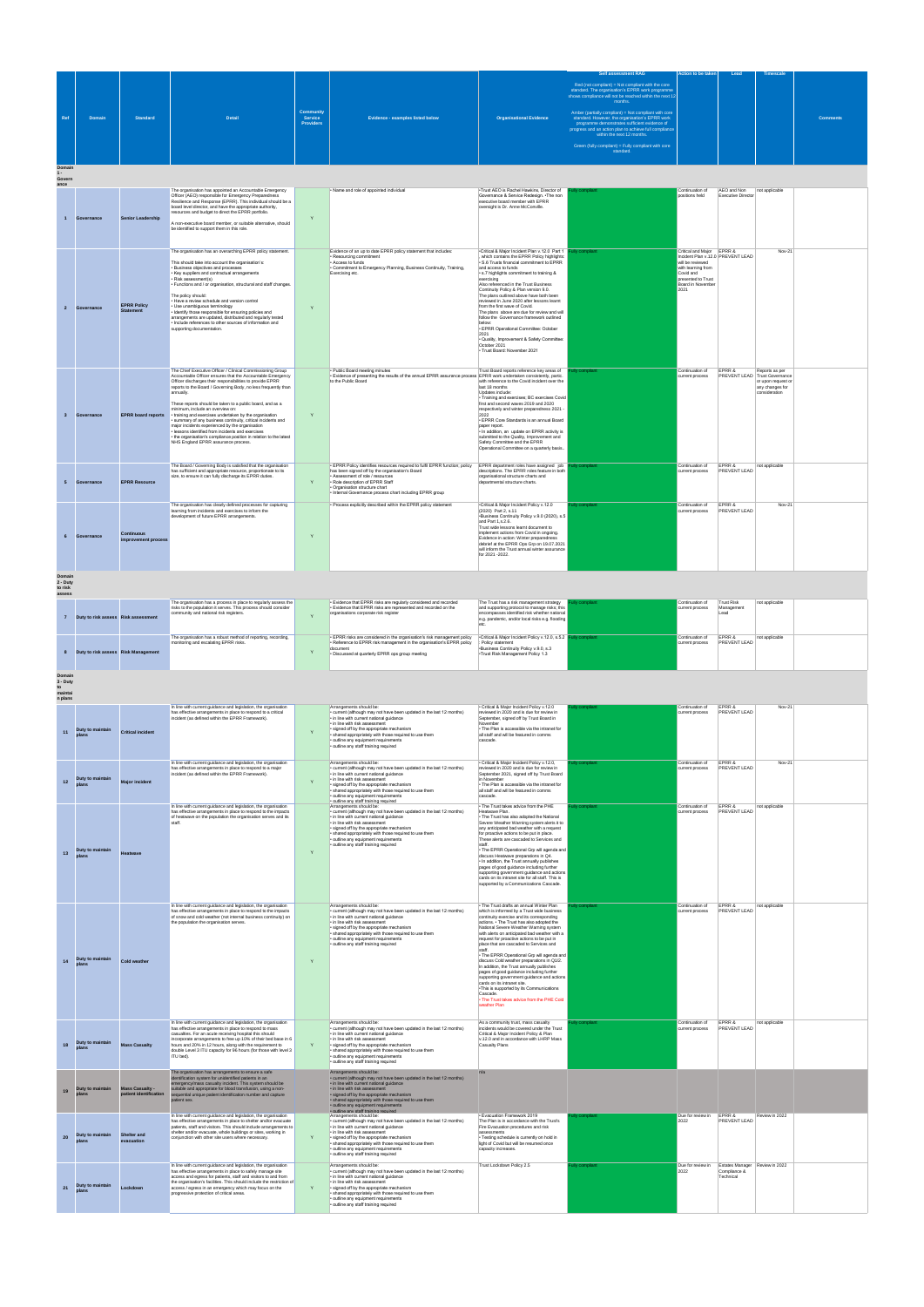| 22                                            | Duty to maintain                     | <b>Protected individuals</b>                                                                                      | In line with current guidance and legislation, the organisation<br>has effective arrangements in place to respond and manage<br>'protected individuals'; Very Important Persons (VIPs), high<br>profile patients and visitors to the site.                                                                                                                           | Y            | Arrangements should be:<br>• current (although may not have been updated in the last 12 months)<br>· in line with current national guidance<br>· in line with risk assessment<br>· signed off by the appropriate mechanism<br>· shared appropriately with those required to use them<br>· outline any equipment requirements<br>· outline any staff training required                                                                                                                                                                                                                                                             | Contained within the Critical & Major Incident<br>Plan and Policy v.12.0, to be updated for<br>ratification at Trust board sitting in November<br>2021.                                                                                                                                                                                                                                                                                   | lly complian          | CMIP review in Nov EPRR &<br>21<br>Visitors SOP | Review in Nov 21<br>PREVENT Lead and Nov 22<br>Approved Official and Chief Nurse respectively   |  |
|-----------------------------------------------|--------------------------------------|-------------------------------------------------------------------------------------------------------------------|----------------------------------------------------------------------------------------------------------------------------------------------------------------------------------------------------------------------------------------------------------------------------------------------------------------------------------------------------------------------|--------------|-----------------------------------------------------------------------------------------------------------------------------------------------------------------------------------------------------------------------------------------------------------------------------------------------------------------------------------------------------------------------------------------------------------------------------------------------------------------------------------------------------------------------------------------------------------------------------------------------------------------------------------|-------------------------------------------------------------------------------------------------------------------------------------------------------------------------------------------------------------------------------------------------------------------------------------------------------------------------------------------------------------------------------------------------------------------------------------------|-----------------------|-------------------------------------------------|-------------------------------------------------------------------------------------------------|--|
| Domair<br>Comma<br>nd and<br>control          |                                      |                                                                                                                   |                                                                                                                                                                                                                                                                                                                                                                      |              |                                                                                                                                                                                                                                                                                                                                                                                                                                                                                                                                                                                                                                   |                                                                                                                                                                                                                                                                                                                                                                                                                                           |                       |                                                 |                                                                                                 |  |
| 24                                            | <b>Command and</b>                   | On-call mechanism                                                                                                 | A resilient and dedicated EPRR on-call mechanism is in place<br>24 / 7 to receive notifications relating to business continuity<br>incidents, critical incidents and major incidents.<br>This should provide the facility to respond to or escalate<br>notifications to an executive level.                                                                          | Y            | · Process explicitly described within the EPRR policy statement<br>. On call Standards and expectations are set out<br>. Include 24 hour arrangements for alerting managers and other key staff.                                                                                                                                                                                                                                                                                                                                                                                                                                  | On call arrangements in place. Supported by<br>On Call slides and referenced in the Critical<br>& Major Incident Policy & Plan v.12.0                                                                                                                                                                                                                                                                                                     | llv complian          | Continuation of<br>current process              | EPRR &<br>Reviewed bi-<br>PREVENT LEAD annually. Current<br>review in progress<br>- August 2021 |  |
| Domain<br><b>Trainin</b><br>g and<br>exercisi |                                      |                                                                                                                   |                                                                                                                                                                                                                                                                                                                                                                      |              |                                                                                                                                                                                                                                                                                                                                                                                                                                                                                                                                                                                                                                   |                                                                                                                                                                                                                                                                                                                                                                                                                                           |                       |                                                 |                                                                                                 |  |
| Domain<br>Respon                              |                                      |                                                                                                                   |                                                                                                                                                                                                                                                                                                                                                                      |              |                                                                                                                                                                                                                                                                                                                                                                                                                                                                                                                                                                                                                                   |                                                                                                                                                                                                                                                                                                                                                                                                                                           |                       |                                                 |                                                                                                 |  |
| 30 <sup>°</sup>                               | Response                             | <b>Incident Co-ordination</b> arrangements<br>Centre (ICC)                                                        | The organisation has Incident Co-ordination Centre (ICC)                                                                                                                                                                                                                                                                                                             | Y            |                                                                                                                                                                                                                                                                                                                                                                                                                                                                                                                                                                                                                                   | Functioning ICC in place and currently<br>operational. Appendix I in the Critical & Major<br>incident Plan v.12.0                                                                                                                                                                                                                                                                                                                         | lly complian          | Continuation of<br>current process              | EPRR &<br>To be reviewed in<br>PREVENT LEAD Nov 21                                              |  |
|                                               | 32 Response                          | <b>Management of</b><br>business continuity<br>incidents                                                          | In line with current guidance and legislation, the organisation<br>has effective arrangements in place to respond to a business<br>continuity incident (as defined within the EPRR Framework).                                                                                                                                                                       | Y            | · Business Continuity Response plans                                                                                                                                                                                                                                                                                                                                                                                                                                                                                                                                                                                              | Covered by the overarching Trust Business<br>Continuity Policy & plan v.8.0 and supported<br>by operational Business Impact Analyses<br>and Business Continuity Plans, including<br>other supporting guidance, for example,                                                                                                                                                                                                               | <b>Illy compliant</b> | Continuation of<br>current process              | EPRR &<br>To be reviewed in<br>PREVENT LEAD Nov 21                                              |  |
| 34                                            | Response                             | <b>Situation Reports</b>                                                                                          | The organisation has processes in place for receiving,<br>completing, authorising and submitting situation reports<br>(SitReps) and briefings during the response to business<br>continuity incidents, critical incidents and major incidents.                                                                                                                       | Y            | . Documented processes for completing, signing off and submitting SitReps SPOC email address for all sitrep requests                                                                                                                                                                                                                                                                                                                                                                                                                                                                                                              | Lockdown Plans etc.<br>relevant to incidents and managed therein.<br>Sitreps signed off by appropriate executive<br>authority (which is dependent upon the ask).                                                                                                                                                                                                                                                                          | ully compliant        | Continuation of<br>current process              | EPRR &<br>To be reviewed in<br>PREVENT LEAD Nov 21                                              |  |
| 35                                            | <b>Response</b>                      | <b>Access to 'Clinical</b><br><b>Guidelines for Major</b><br><b>Incidents and Mass</b><br><b>Casualty events'</b> | Key clinical staff (especially emergency department) have<br>access to the 'Clinical Guidelines for Major Incidents and Mass<br>Casualty events' handbook.                                                                                                                                                                                                           |              | . Guidance is available to appropriate staff either electronically or hard<br>copies                                                                                                                                                                                                                                                                                                                                                                                                                                                                                                                                              |                                                                                                                                                                                                                                                                                                                                                                                                                                           |                       |                                                 |                                                                                                 |  |
| 36                                            | <b>Response</b>                      | <b>Access to 'CBRN</b><br>incident: Clinical<br><b>Management and</b><br>health protection'                       | Clinical staff have access to the PHE 'CBRN incident: Clinical<br>Management and health protection' guidance.                                                                                                                                                                                                                                                        |              | · Guidance is available to appropriate staff either electronically or hard<br>copies                                                                                                                                                                                                                                                                                                                                                                                                                                                                                                                                              |                                                                                                                                                                                                                                                                                                                                                                                                                                           |                       |                                                 |                                                                                                 |  |
| Domain<br>Warnin<br>a and<br>informi<br>ng    |                                      |                                                                                                                   |                                                                                                                                                                                                                                                                                                                                                                      |              |                                                                                                                                                                                                                                                                                                                                                                                                                                                                                                                                                                                                                                   |                                                                                                                                                                                                                                                                                                                                                                                                                                           |                       |                                                 |                                                                                                 |  |
|                                               |                                      |                                                                                                                   | The organisation has arrangements to communicate with<br>partners and stakeholder organisations during and after a major<br>incident, critical incident or business continuity incident.                                                                                                                                                                             |              | · Have emergency communications response arrangements in place<br>· Social Media Policy specifying advice to staff on appropriate use of<br>personal social media accounts whilst the organisation is in incident<br>response                                                                                                                                                                                                                                                                                                                                                                                                     | Critical and Major Incident Plan v.12.0,<br>Annex J Communications Plan                                                                                                                                                                                                                                                                                                                                                                   | ully compliant        | Continuation of<br>current process              | FPRR &<br>To be reviewed in<br>PREVENT LEAD Nov 21                                              |  |
| 37                                            | <b>Warning and</b>                   | <b>Communication with</b><br>partners and<br>stakeholders                                                         |                                                                                                                                                                                                                                                                                                                                                                      | Y            | . Using lessons identified from previous major incidents to inform the<br>development of future incident response communications<br>. Having a systematic process for tracking information flows and logging<br>information requests and being able to deal with multiple requests for<br>information as part of normal business processes<br>. Being able to demonstrate that publication of plans and assessments is<br>part of a joined-up communications strategy and part of your organisation's<br>warning and informing work                                                                                               |                                                                                                                                                                                                                                                                                                                                                                                                                                           |                       |                                                 |                                                                                                 |  |
|                                               | <b>Warning and</b>                   | <b>Warning and</b><br>informing                                                                                   | The organisation has processes for warning and informing the<br>public (patients, visitors and wider population) and staff during<br>major incidents, critical incidents or business continuity<br>incidents.                                                                                                                                                        | Y            | . Have emergency communications response arrangements in place<br>. Be able to demonstrate consideration of target audience when publishing<br>materials (including staff, public and other agencies)<br>. Communicating with the public to encourage and empower the community   The Critical & Major Incident Plan v.12.0<br>to help themselves in an emergency in a way which compliments the<br>response of responders<br>. Using lessons identified from previous major incidents to inform the<br>development of future incident response communications<br>. Setting up protocols with the media for warning and informing | Critical and Maior Incident Plan v.12.0.<br>Annex J : Communications Plan Also see<br>Appendices D- E<br>references continuous improvement.                                                                                                                                                                                                                                                                                               | ully compliant        | Continuation of<br>current process              | EPRR &<br>To be reviewed in<br>PREVENT LEAD Nov 21                                              |  |
|                                               | informina                            | <b>Media strategy</b>                                                                                             | The organisation has a media strategy to enable rapid and<br>structured communication with the public (patients, visitors and<br>wider population) and staff. This includes identification of and<br>access to a media spokespeople able to represent the<br>organisation to the media at all times.                                                                 | Y            | . Have emergency communications response arrangements in place<br>. Using lessons identified from previous major incidents to inform the<br>development of future incident response communications<br>· Setting up protocols with the media for warning and informing<br>· Having an agreed media strategy                                                                                                                                                                                                                                                                                                                        | Critical and Major Incident Plan v.12.0,<br>Annex J : Communications Plan, Also see<br>Appendices D- E                                                                                                                                                                                                                                                                                                                                    | ully compliant        | Continuation of<br>current process              | EPRR &<br>To be reviewed in<br>PREVENT LEAD Nov 21                                              |  |
| Domair<br>Cooper                              |                                      |                                                                                                                   |                                                                                                                                                                                                                                                                                                                                                                      |              |                                                                                                                                                                                                                                                                                                                                                                                                                                                                                                                                                                                                                                   |                                                                                                                                                                                                                                                                                                                                                                                                                                           |                       |                                                 |                                                                                                 |  |
| ation                                         | 42 Cooperation                       | <b>Mutual aid</b><br>arrangement:                                                                                 | The organisation has agreed mutual aid arrangements in place<br>outlining the process for requesting, coordinating and<br>maintaining mutual aid resources. These arrangements may<br>include staff, equipment, services and supplies.<br>These arrangements may be formal and should include the<br>process for requesting Military Aid to Civil Authorities (MACA) | Y            | . Detailed documentation on the process for requesting, receiving and<br>managing mutual aid requests<br>· Signed mutual aid agreements where appropriate                                                                                                                                                                                                                                                                                                                                                                                                                                                                         | Signed MOU for both Cambridgeshire &<br>Peterborough and Bedfordshire & Luton<br>health economies currently. In liaison with<br>Norfolk LHRP.                                                                                                                                                                                                                                                                                             |                       | Continuation of<br>current process              | EPRR &<br>not applicable<br>PREVENT LEAD                                                        |  |
| 43                                            | Cooperation                          | Arrangements for                                                                                                  | via NHS England.<br>Arrangements outlining the process for responding to incidents<br>which affect two or more Local Health Resilience Partnership                                                                                                                                                                                                                   |              | . Detailed documentation on the process for coordinating the response to<br>incidents affecting two or more LHRPs                                                                                                                                                                                                                                                                                                                                                                                                                                                                                                                 |                                                                                                                                                                                                                                                                                                                                                                                                                                           |                       |                                                 |                                                                                                 |  |
| 44                                            | Cooperation                          | multi-region response<br><b>Health tripartite</b><br>working                                                      | (LHRP) areas or Local Resilience Forum (LRF) areas.<br>Arrangements are in place defining how NHS England, the<br>Department of Health and Social Care and Public Health<br>England will communicate and work together, including how<br>information relating to national emergencies will be cascaded.                                                              |              | . Detailed documentation on the process for managing the national health<br>aspects of an emergency                                                                                                                                                                                                                                                                                                                                                                                                                                                                                                                               |                                                                                                                                                                                                                                                                                                                                                                                                                                           |                       |                                                 |                                                                                                 |  |
| 46                                            | Cooperation                          | <b>Information sharing</b>                                                                                        | The organisation has an agreed protocol(s) for sharing<br>appropriate information with stakeholders, during major<br>incidents, critical incidents or business continuity incidents.                                                                                                                                                                                 |              | • Documented and signed information sharing protocol<br>· Evidence relevant guidance has been considered, e.g. Freedom of<br>Information Act 2000, General Data Protection Regulation and the Civil<br>Contingencies Act 2004 'duty to communicate with the public'.                                                                                                                                                                                                                                                                                                                                                              | Accessible Information Policy 1.0<br>Freedom Of Information Policy And<br>Information Governance Strategy And<br>Framework 1.1                                                                                                                                                                                                                                                                                                            | Ilv compliant         | Continuation of<br>current process              | Due for review in<br>Information<br>2022<br>Governance<br>Manager & Data<br>Protection Officer  |  |
| Domain<br><b>Busines</b>                      |                                      |                                                                                                                   |                                                                                                                                                                                                                                                                                                                                                                      |              |                                                                                                                                                                                                                                                                                                                                                                                                                                                                                                                                                                                                                                   |                                                                                                                                                                                                                                                                                                                                                                                                                                           |                       |                                                 |                                                                                                 |  |
| Contin<br>itv<br>47                           |                                      | <b>Business Continuity BC policy statement</b>                                                                    | The organisation has in place a policy which includes a<br>statement of intent to undertake business continuity. This<br>includes the commitment to a Business Continuity<br>Management System (BCMS) in alignment to the ISO standard                                                                                                                               | $\mathsf Y$  | Demonstrable a statement of intent outlining that they will undertake BC - Business Continuity Policy & Plan v.9.0<br>Policy Statement                                                                                                                                                                                                                                                                                                                                                                                                                                                                                            |                                                                                                                                                                                                                                                                                                                                                                                                                                           | illy complian         | Continuation of<br>current process              | EPRR &<br>Due for review in<br>PREVENT LEAD Nov 21                                              |  |
|                                               |                                      |                                                                                                                   | 22301.<br>The organisation has established the scope and objectives of<br>the BCMS in relation to the organisation, specifying the risk<br>management process and how this will be documented.                                                                                                                                                                       |              | <b>BCMS</b> should detail:<br>· Scope e.g. key products and services within the scope and exclusions<br>from the scope<br>· Objectives of the system<br>. The requirement to undertake BC e.g. Statutory, Regulatory and<br>contractual duties<br>· Specific roles within the BCMS including responsibilities, competencies                                                                                                                                                                                                                                                                                                       | s3.2 of the Business Continuity Policy &<br>Plan v9.0 for risk assessment and<br>management.                                                                                                                                                                                                                                                                                                                                              | ully compliant        | Continuation of<br>current process              | EPRR &<br>Due for review in<br>PREVENT LEAD Nov 21                                              |  |
| 48                                            | <b>Business Continuity</b>           | <b>BCMS</b> scope and<br>objectives                                                                               |                                                                                                                                                                                                                                                                                                                                                                      | Y            | and authorities.<br>. The risk management processes for the organisation i.e. how risk will be<br>assessed and documented (e.g. Risk Register), the acceptable level of risk<br>and risk review and monitoring process<br>· Resource requirements<br>. Communications strategy with all staff to ensure they are aware of their<br>roles<br>· Stakeholders                                                                                                                                                                                                                                                                        |                                                                                                                                                                                                                                                                                                                                                                                                                                           |                       |                                                 |                                                                                                 |  |
| 50                                            | Business Continuity Security Toolkit | <b>Data Protection and</b>                                                                                        | Organisation's Information Technology department certify that<br>they are compliant with the Data Protection and Security Toolkit<br>on an annual basis.                                                                                                                                                                                                             | Y            | Statement of compliance                                                                                                                                                                                                                                                                                                                                                                                                                                                                                                                                                                                                           | The 2021 Data Protection and Security<br>Toolkit was completed in June 2021 with all<br>111 mandatory items of evidence completed<br>together with and all non-mandatory items.<br>The 42 assertions in the toolkit are compliant<br>at the Met Standard level.                                                                                                                                                                           | ully compliant        | Continuation of<br>current process              | Information<br>Due for review in<br>Governance<br>2022<br>Manager & Data<br>Protection Officer  |  |
| 51                                            | <b>Business Continuity</b>           | <b>Business Continuity</b><br>Plans                                                                               | The organisation has established business continuity plans for<br>the management of incidents. Detailing how it will respond,<br>recover and manage its services during disruptions to:<br>· people<br>. information and data<br>· premises<br>· suppliers and contractors                                                                                           | Y            | . Documented evidence that as a minimum the BCP checklist is covered by Business Continuity Plans in place and are<br>the various plans of the organisation                                                                                                                                                                                                                                                                                                                                                                                                                                                                       | being continuously reworked with lessons<br>learnt post Covid pandemic surges.                                                                                                                                                                                                                                                                                                                                                            | ully compliant        | Continuation of<br>current process              | EPRR &<br>Due for review in<br>PREVENT LEAD Nov 21                                              |  |
|                                               | 53 Business Continuity BC audit      |                                                                                                                   | . IT and infrastructure<br>The organisation has a process for internal audit, and outcomes<br>are included in the report to the board.                                                                                                                                                                                                                               | Y            | · EPRR policy document or stand alone Business continuity policy<br>· Board papers<br>· Audit reports                                                                                                                                                                                                                                                                                                                                                                                                                                                                                                                             | Business Continuity audit completed in 2019<br>achieved reasonable assurance. Actions<br>from this audit have been monitored by the<br>Trust Audit committee through 2020 -2021.                                                                                                                                                                                                                                                          | <b>Illy compliant</b> | Continuation of<br>current process              | EPRR &<br>not applicable<br>PREVENT LEAD                                                        |  |
| 54                                            | <b>Business Continuity</b>           | <b>BCMS</b> continuous<br>improvement process                                                                     | There is a process in place to assess the effectiveness of the<br>BCMS and take corrective action to ensure continual<br>improvement to the BCMS.                                                                                                                                                                                                                    | Y            | · EPRR policy document or stand alone Business continuity policy<br>· Board papers<br>• Action plans                                                                                                                                                                                                                                                                                                                                                                                                                                                                                                                              | Business Policy & Plan v.9.0; Process; s.2<br>refers to continuous improvement. Debriefs<br>and corresponding action plans from<br>significant incidents/exercises are<br>communicated Trust wide.                                                                                                                                                                                                                                        | ully compliant        | Continuation of<br>current process              | EPRR &<br>Due for review in<br>PREVENT LEAD Nov 21                                              |  |
|                                               | 55 Business Continuity               | <b>Assurance of</b><br>providers / suppliers<br><b>BCPs</b>                                                       | The organisation has in place a system to assess the business<br>continuity plans of commissioned providers or suppliers; and<br>are assured that these providers business continuity<br>arrangements work with their own.                                                                                                                                           | $\mathbf{Y}$ | · EPRR policy document or stand alone Business continuity policy<br>· Provider/supplier assurance framework<br>· Provider/supplier business continuity arrangements                                                                                                                                                                                                                                                                                                                                                                                                                                                               | Services have local contractors and<br>suppliers on their operational business<br>continuity plans - BC audit action<br>Major suppliers and ICT contracts have<br>business continuity incorporated within their<br>plans.<br>In addition major suppliers and contractors to<br>the Trust were contacted in 2019 to provide<br>an assurance of their business continuity in<br>the event of a UK no deal EU Exit-<br>satisfactory returns. | ully compliant        | Continuation of<br>current process              | EPRR &<br>not applicable<br>PREVENT LEAD                                                        |  |
| Domain<br>10:<br><b>CBRN</b>                  |                                      |                                                                                                                   |                                                                                                                                                                                                                                                                                                                                                                      |              |                                                                                                                                                                                                                                                                                                                                                                                                                                                                                                                                                                                                                                   |                                                                                                                                                                                                                                                                                                                                                                                                                                           |                       |                                                 |                                                                                                 |  |
|                                               | 56 CBRN                              | <b>Telephony advice for</b><br><b>CBRN</b> exposure                                                               | Key clinical staff have access to telephone advice for managing<br>patients involved in CBRN incidents.                                                                                                                                                                                                                                                              |              | Staff are aware of the number / process to gain access to advice through<br>appropriate planning arrangements                                                                                                                                                                                                                                                                                                                                                                                                                                                                                                                     | Details contained within Critical and Major<br>Incident Plan and CBRN action cards.                                                                                                                                                                                                                                                                                                                                                       | lly compliant         | Continuation of<br>current process              | EPRR &<br>Nov-21<br>PREVENT LEAD                                                                |  |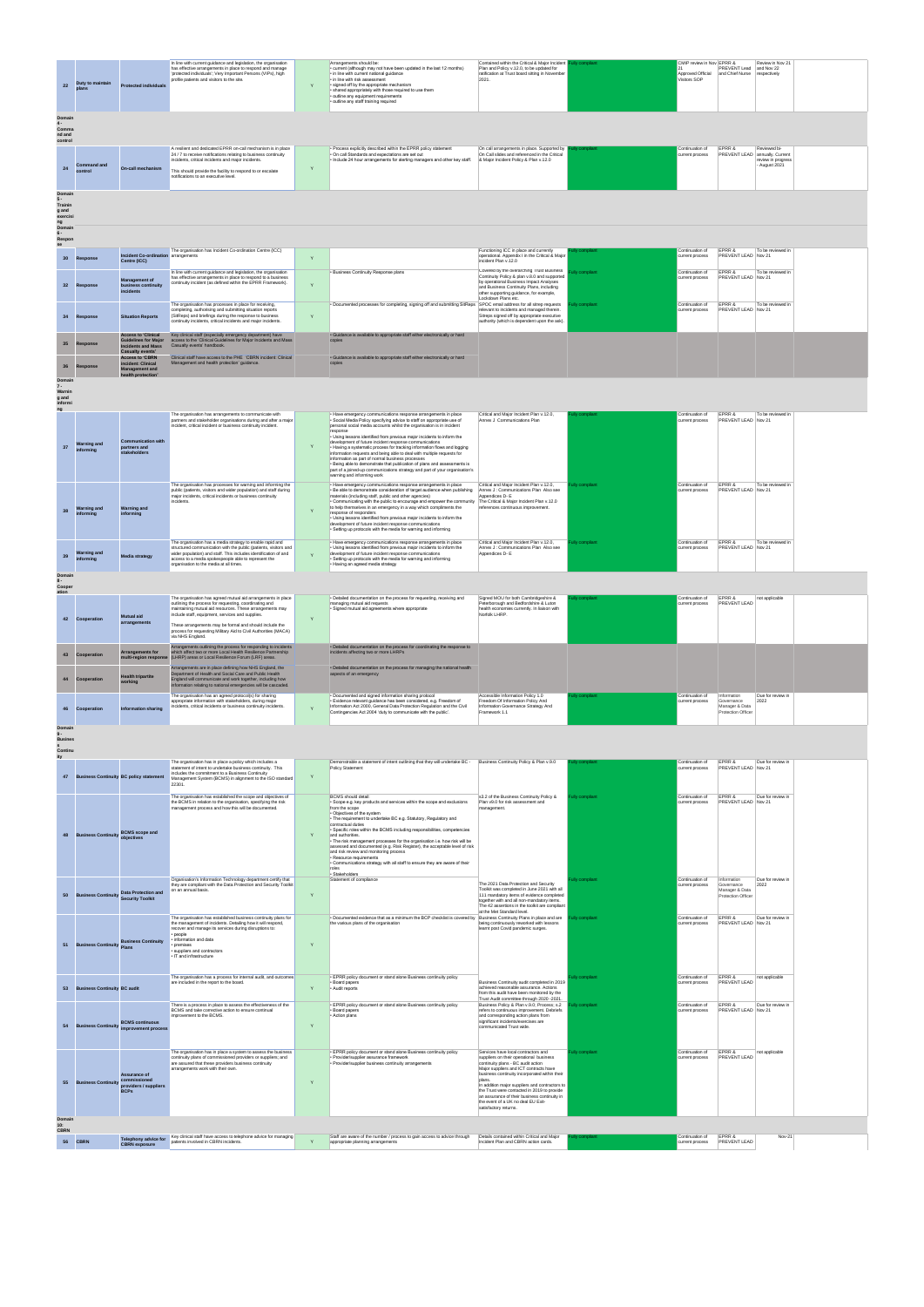|    |             |                                                                        | There are documented organisation specific HAZMAT/ CBRN                                                                                                                                                                                                                                                                                                                                                                                                                                                                                                                                                                                                                                                                                                                                                                   |   |                                                                                                                                                                                                                                                                                                                                                                                                                                                                                                                                                                                                                                                                                                                                                                                                                                                                    | Critical and Major Incident Policy v.12.0                                                                                                                                                                                                                                                                                                                                                                                                                                                                                                                                                                                                                                                                                                                                                                    |                |                                    | EPRR &                                                                |  |
|----|-------------|------------------------------------------------------------------------|---------------------------------------------------------------------------------------------------------------------------------------------------------------------------------------------------------------------------------------------------------------------------------------------------------------------------------------------------------------------------------------------------------------------------------------------------------------------------------------------------------------------------------------------------------------------------------------------------------------------------------------------------------------------------------------------------------------------------------------------------------------------------------------------------------------------------|---|--------------------------------------------------------------------------------------------------------------------------------------------------------------------------------------------------------------------------------------------------------------------------------------------------------------------------------------------------------------------------------------------------------------------------------------------------------------------------------------------------------------------------------------------------------------------------------------------------------------------------------------------------------------------------------------------------------------------------------------------------------------------------------------------------------------------------------------------------------------------|--------------------------------------------------------------------------------------------------------------------------------------------------------------------------------------------------------------------------------------------------------------------------------------------------------------------------------------------------------------------------------------------------------------------------------------------------------------------------------------------------------------------------------------------------------------------------------------------------------------------------------------------------------------------------------------------------------------------------------------------------------------------------------------------------------------|----------------|------------------------------------|-----------------------------------------------------------------------|--|
|    | 57 CBRN     | <b>HAZMAT / CBRN</b><br>planning arrangement                           | response arrangements.                                                                                                                                                                                                                                                                                                                                                                                                                                                                                                                                                                                                                                                                                                                                                                                                    | Y | Evidence of:<br>· command and control structures<br>· procedures for activating staff and equipment<br>· pre-determined decontamination locations and access to facilities<br>· management and decontamination processes for contaminated patients<br>and fatalities in line with the latest quidance<br>. interoperability with other relevant agencies<br>· plan to maintain a cordon / access control<br>· arrangements for staff contamination<br>· plans for the management of hazardous waste<br>· stand-down procedures, including debriefing and the process of recovery<br>and returning to (new) normal processes<br>· contact details of key personnel and relevant partner agencies                                                                                                                                                                    | has CBRN annex. Also supported by<br>localised action cards and staff training.<br>Covid work:<br>To provide expert advice to all staff around<br>the IPaC aspect of Covid-19.<br>Review IPAC related national Covid-19<br>guidelines and summarise the main points for<br>staff to understand and help implement<br>throughout the Trust e.g. Donning and<br>Doffing.<br>Discussing IPaC issues to the weekly IPaC<br>huddles and to the Trust's IMT<br>Capture and review all positive PCR tests<br>from staff and provide assistance to team<br>leaders in providing the essential<br>epidemiological data to assist in mapping out<br>any possible cross contamination to<br>colleagues or patients of the virus within.<br>To provide expert advice and quidance to<br>teams in outbreak management and | illy compliant | Continuation of<br>current process | <b>Nov-21</b><br>PREVENT LEAD                                         |  |
|    | 58 CBRN     | <b>HAZMAT / CBRN risk</b><br>assessments                               | HAZMAT/ CBRN decontamination risk assessments are in<br>place appropriate to the organisation.<br>This includes:<br>· Documented systems of work<br>• List of required competencies<br>· Arrangements for the management of hazardous waste.                                                                                                                                                                                                                                                                                                                                                                                                                                                                                                                                                                              | Y | . Impact assessment of CBRN decontamination on other key facilities                                                                                                                                                                                                                                                                                                                                                                                                                                                                                                                                                                                                                                                                                                                                                                                                | reporting all outbreaks as per the national<br>Risk impact assessment on CCS properties<br>undertaken in 2019 and work programme for<br>renewal assessments in place post Covid.<br>The successfully waste management<br>incident of 2018/20/19 has also provided<br>assurance of this competency.                                                                                                                                                                                                                                                                                                                                                                                                                                                                                                           | ully compliant | Continuation of<br>current process | EPRR &<br><b>CBRN</b> review<br>PREVENT LEAD currently in<br>progress |  |
| 59 | <b>CBRN</b> | <b>Decontamination</b><br>capability availability<br>24 /7             | The organisation has adequate and appropriate<br>decontamination capability to manage self presenting patients<br>(minimum four patients per hour), 24 hours a day, 7 days a                                                                                                                                                                                                                                                                                                                                                                                                                                                                                                                                                                                                                                              |   | . Rotas of appropriately trained staff availability 24 /7                                                                                                                                                                                                                                                                                                                                                                                                                                                                                                                                                                                                                                                                                                                                                                                                          |                                                                                                                                                                                                                                                                                                                                                                                                                                                                                                                                                                                                                                                                                                                                                                                                              |                |                                    |                                                                       |  |
| 60 | <b>CBRN</b> | <b>Equipment and</b><br>supplies                                       | The organisation holds appropriate equipment to ensure safe<br>decontamination of patients and protection of staff. There is an<br>accurate inventory of equipment required for decontaminating<br>patients.<br>• Acute providers - see Equipment checklist:<br>https://www.england.nhs.uk/wp-content/uploads/2018/07/eprr-<br>decontamination-equipment-check-list.xlsx<br>· Community, Mental Health and Specialist service providers -<br>see quidance 'Planning for the management of self-presenting<br>patients in healthcare setting:<br>https://webarchive.nationalarchives.gov.uk/20161104231146/h<br>ttps://www.england.nhs.uk/wp-content/uploads/2015/04/eprr-<br>chemical-incidents.pdf<br>· Initial Operating Response (IOR) DVD and other material:<br>http://www.jesip.org.uk/what-will-jesip-do/training/ | Y | · Completed equipment inventories; including completion date                                                                                                                                                                                                                                                                                                                                                                                                                                                                                                                                                                                                                                                                                                                                                                                                       | The Trust's CBRN programme involves:<br>Locality emergency boxes to respond to a<br>CBRN incident.<br>Staff training using the resource outlined in<br>cell D60.                                                                                                                                                                                                                                                                                                                                                                                                                                                                                                                                                                                                                                             | lly compliant  | Continuation of<br>current process | FPRR &<br>CBRN review<br>PREVENT LEAD currently in<br>progress        |  |
|    | 62 CBRN     | <b>Equipment checks</b>                                                | There are routine checks carried out on the decontamination<br>equipment including:<br>· PRPS Suits<br>• Decontamination structures<br>· Disrobe and rerobe structures<br>· Shower tray pump<br>• RAM GENE (radiation monitor)<br>· Other decontamination equipment.<br>There is a named individual responsible for completing these<br>chacks                                                                                                                                                                                                                                                                                                                                                                                                                                                                            |   | · Record of equipment checks, including date completed and by whom.<br>· Report of any missing equipment                                                                                                                                                                                                                                                                                                                                                                                                                                                                                                                                                                                                                                                                                                                                                           |                                                                                                                                                                                                                                                                                                                                                                                                                                                                                                                                                                                                                                                                                                                                                                                                              |                |                                    |                                                                       |  |
| 63 | <b>CBRN</b> | <b>Equipment</b><br>Preventative<br>Programme of<br><b>Maintenance</b> | There is a preventative programme of maintenance (PPM) in<br>place for the maintenance, repair, calibration and replacement<br>of out of date decontamination equipment for:<br>· PRPS Suits<br>· Decontamination structures<br>. Disrobe and rerobe structures<br>· Shower tray pump<br>· RAM GENE (radiation monitor)<br>• Other equipment                                                                                                                                                                                                                                                                                                                                                                                                                                                                              |   | • Completed PPM, including date completed, and by whom                                                                                                                                                                                                                                                                                                                                                                                                                                                                                                                                                                                                                                                                                                                                                                                                             |                                                                                                                                                                                                                                                                                                                                                                                                                                                                                                                                                                                                                                                                                                                                                                                                              |                |                                    |                                                                       |  |
| 64 | <b>CBRN</b> | <b>PPE</b> disposal<br>arrangements                                    | There are effective disposal arrangements in place for PPE no<br>longer required, as indicated by manufacturer / supplier<br>quidance.                                                                                                                                                                                                                                                                                                                                                                                                                                                                                                                                                                                                                                                                                    |   | · Organisational policy                                                                                                                                                                                                                                                                                                                                                                                                                                                                                                                                                                                                                                                                                                                                                                                                                                            |                                                                                                                                                                                                                                                                                                                                                                                                                                                                                                                                                                                                                                                                                                                                                                                                              |                |                                    |                                                                       |  |
|    | 65 CBRN     | <b>HAZMAT / CBRN</b><br>training lead                                  | The current HAZMAT/ CBRN Decontamination training lead is<br>appropriately trained to deliver HAZMAT/ CBRN training                                                                                                                                                                                                                                                                                                                                                                                                                                                                                                                                                                                                                                                                                                       |   | . Maintenance of CPD records                                                                                                                                                                                                                                                                                                                                                                                                                                                                                                                                                                                                                                                                                                                                                                                                                                       |                                                                                                                                                                                                                                                                                                                                                                                                                                                                                                                                                                                                                                                                                                                                                                                                              |                |                                    |                                                                       |  |
|    | 67 CBRN     | <b>HAZMAT / CBRN</b><br>trained trainers                               | The organisation has a sufficient number of trained<br>decontamination trainers to fully support its staff HAZMAT/<br>CBRN training programme.                                                                                                                                                                                                                                                                                                                                                                                                                                                                                                                                                                                                                                                                            |   | . Maintenance of CPD records                                                                                                                                                                                                                                                                                                                                                                                                                                                                                                                                                                                                                                                                                                                                                                                                                                       |                                                                                                                                                                                                                                                                                                                                                                                                                                                                                                                                                                                                                                                                                                                                                                                                              |                |                                    |                                                                       |  |
|    | 68 CBRN     | Staff training -<br>decontamination                                    | Staff who are most likely to come into contact with a patient<br>requiring decontamination understand the requirement to isolate<br>the patient to stop the spread of the contaminant.                                                                                                                                                                                                                                                                                                                                                                                                                                                                                                                                                                                                                                    | Y | . Evidence training utilises advice within:<br>· Primary Care HAZMAT/ CBRN guidance<br>. Initial Operating Response (IOR) and other material:<br>http://www.jesip.org.uk/what-will-jesip-do/training/<br>. All service providers - see Guidance for the initial management of self<br>presenters from incidents involving hazardous materials -<br>https://www.england.nhs.uk/publication/eprr-guidance-for-the-initial-<br>management-of-self-presenters-from-incidents-involving-hazardous-<br>materials/<br>. All service providers - see guidance 'Planning for the management of self-<br>presenting patients in healthcare setting':<br>https://webarchive.nationalarchives.gov.uk/20161104231146/https://www.e<br>ngland.nhs.uk/wp-content/uploads/2015/04/eprr-chemical-incidents.pdf<br>. A range of staff roles are trained in decontamination technique | The following training link has been sent to<br>all staff teams to:<br>https://naru.org.uk/videos/ior-nhs/                                                                                                                                                                                                                                                                                                                                                                                                                                                                                                                                                                                                                                                                                                   | ully compliant | Continuation of<br>current process | EPRR &<br><b>CBRN</b> review<br>PREVENT LEAD currently in<br>progress |  |
| 69 | <b>CBRN</b> | FFP3 access                                                            | Organisations must ensure staff who may come into contact<br>with confirmed infectious respiratory viruses have access to,<br>and are trained to use, FFP3 mask protection (or equivalent)<br>24/7.                                                                                                                                                                                                                                                                                                                                                                                                                                                                                                                                                                                                                       | Y |                                                                                                                                                                                                                                                                                                                                                                                                                                                                                                                                                                                                                                                                                                                                                                                                                                                                    | IPAC Team has overseen the inventory and Fully compliant<br>the process of training staff in the use of<br>FFP3 masks during the Covid pandemic<br>The Governance team collate completed<br>assessments submitted by all fit testing<br>assessors for all the FFP3 respirators that<br>staff have tried (both passed and failed).                                                                                                                                                                                                                                                                                                                                                                                                                                                                            |                | Continuation of<br>current process | IPAC Matron & None<br>Chief Nurse                                     |  |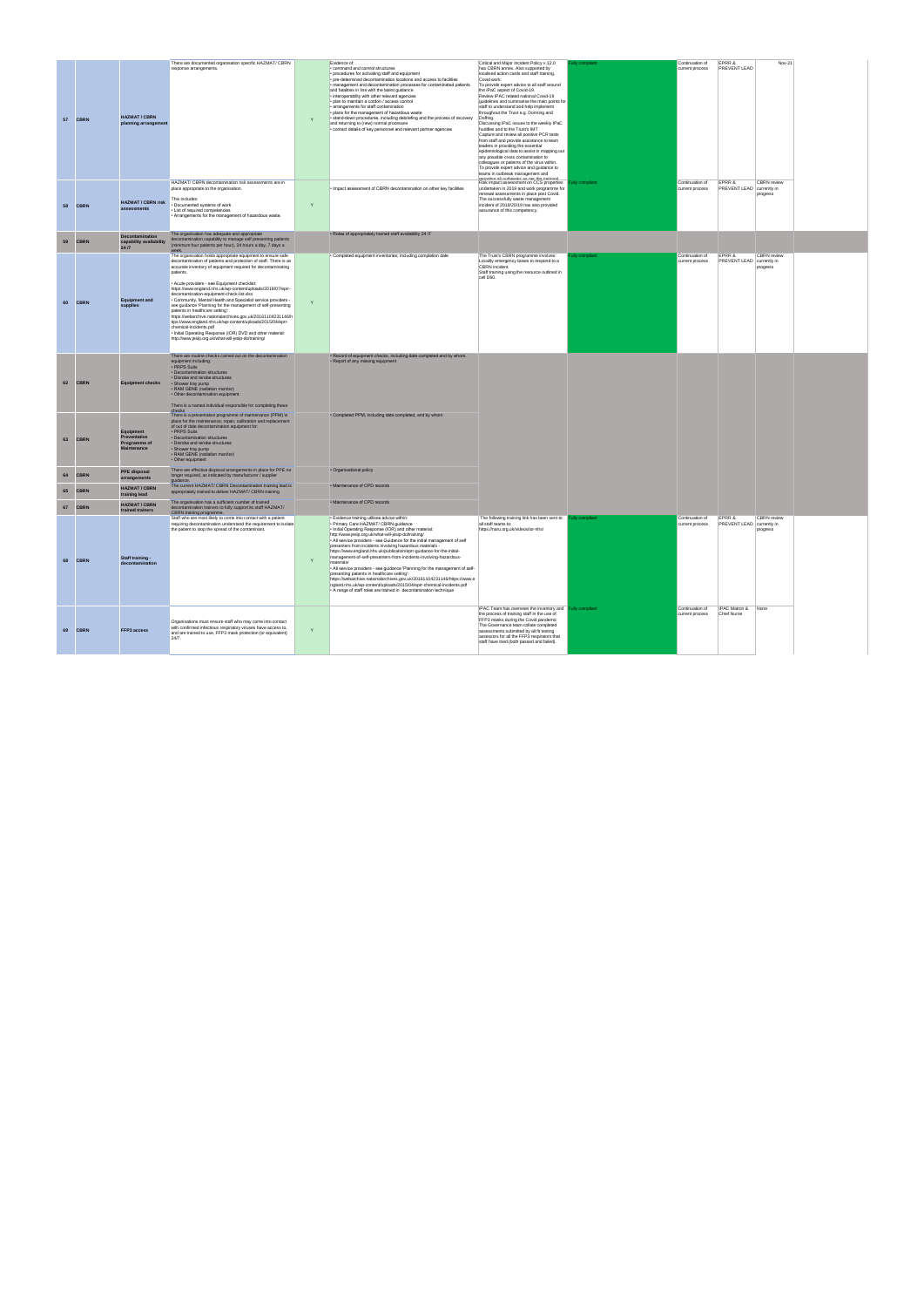|                                              |             |                                                                                             |                                                                                                                                                                                                                                                                                                                                                                                                                                                       |                          |                                  | <b>Self assessment RAG</b><br>$Red (non compliant) = Not compliant with the core$<br>standard. The organisation's EPRR work                                                                   |                    |      |           |                 |
|----------------------------------------------|-------------|---------------------------------------------------------------------------------------------|-------------------------------------------------------------------------------------------------------------------------------------------------------------------------------------------------------------------------------------------------------------------------------------------------------------------------------------------------------------------------------------------------------------------------------------------------------|--------------------------|----------------------------------|-----------------------------------------------------------------------------------------------------------------------------------------------------------------------------------------------|--------------------|------|-----------|-----------------|
| Ref                                          | Domain      | <b>Standard</b>                                                                             | <b>Detail</b>                                                                                                                                                                                                                                                                                                                                                                                                                                         | <b>NHS Ambulance</b>     | <b>Organisational Evidence</b>   | programme shows compliance will not be reached<br>within the next 12 months.<br>Amber (partially compliant) = Not compliant with                                                              | Action to be taken | Lead | Timescale | <b>Comments</b> |
|                                              |             |                                                                                             |                                                                                                                                                                                                                                                                                                                                                                                                                                                       | <b>Service Providers</b> |                                  | core standard. However, the organisation's EPRR<br>work programme demonstrates sufficient evidence<br>of progress and an action plan to achieve full<br>compliance within the next 12 months. |                    |      |           |                 |
| <b>HART</b>                                  |             |                                                                                             |                                                                                                                                                                                                                                                                                                                                                                                                                                                       |                          |                                  | Green (fully compliant) = Fully compliant with core<br>standard.                                                                                                                              |                    |      |           |                 |
| Domain<br>Capabil<br>ity                     |             |                                                                                             |                                                                                                                                                                                                                                                                                                                                                                                                                                                       |                          |                                  |                                                                                                                                                                                               |                    |      |           |                 |
|                                              |             |                                                                                             | Organisations must maintain the following HART tactical<br>capabilities:<br>· Hazardous Materials<br>· Chemical, Biological Radiological, Nuclear, Explosives (CBRNe)                                                                                                                                                                                                                                                                                 |                          |                                  |                                                                                                                                                                                               |                    |      |           |                 |
| H <sub>1</sub>                               | <b>HART</b> | <b>HART</b> tactical<br>capabilities                                                        | . Marauding Terrorist Firearms Attack<br>· Safe Working at Height<br>• Confined Space<br>· Unstable Terrain                                                                                                                                                                                                                                                                                                                                           | Y                        |                                  |                                                                                                                                                                                               |                    |      |           |                 |
|                                              |             | <b>National</b>                                                                             | • Water Operations<br>• Support to Security Operations<br>Organisations must maintain HART tactical capabilities to the                                                                                                                                                                                                                                                                                                                               |                          | Not applicable                   |                                                                                                                                                                                               |                    |      |           |                 |
| H2                                           | <b>HART</b> | Capability<br><b>Matrices for</b><br><b>HART</b>                                            | interoperable standards specified in the National Capability<br>Matrices for HART.<br>Compliance with Organisations must ensure that HART units and their personnel<br>remain compliant with the National Standard Operating                                                                                                                                                                                                                          | Y                        | Not applicable                   |                                                                                                                                                                                               |                    |      |           |                 |
| H3<br>Domain                                 | <b>HART</b> | <b>National</b><br><b>Standard</b><br>Operating<br><b>Procedures</b>                        | Procedures (SOPs) during local and national deployments.                                                                                                                                                                                                                                                                                                                                                                                              | $\mathsf Y$              | Not applicable                   |                                                                                                                                                                                               |                    |      |           |                 |
| Human<br>Resour<br>ces                       |             |                                                                                             |                                                                                                                                                                                                                                                                                                                                                                                                                                                       |                          |                                  |                                                                                                                                                                                               |                    |      |           |                 |
| H <sub>4</sub>                               | <b>HART</b> | <b>Staff</b><br>competence                                                                  | Organisations must ensure that operational HART personnel<br>maintain the minimum levels of competence defined in the<br>National Training Information Sheets for HART.<br>Organisations must ensure that all operational HART personnel                                                                                                                                                                                                              | Y                        | Not applicable                   |                                                                                                                                                                                               |                    |      |           |                 |
| <b>H5</b>                                    | <b>HART</b> | Protected<br>training hours                                                                 | are provided with no less than 37.5 hours of protected training<br>time every seven weeks. If designated training staff are used to<br>augment the live HART team, they must receive the equivalent<br>protected training hours within the seven week period i.e. training<br>hours can be converted to live hours providing they are<br>rescheduled as protected training hours within the seven-week<br>neriod.                                     | $\mathsf Y$              | Not applicable                   |                                                                                                                                                                                               |                    |      |           |                 |
| H <sub>6</sub>                               | <b>HART</b> | Training records · date completed                                                           | Organisations must ensure that comprehensive training records<br>are maintained for all HART personnel in their establishment.<br>These records must include:<br>· mandated training completed<br>· any outstanding training or training due                                                                                                                                                                                                          | Y                        |                                  |                                                                                                                                                                                               |                    |      |           |                 |
| <b>H7</b>                                    | <b>HART</b> | <b>Registration as</b><br><b>Paramedics</b>                                                 | · indication of the individual's level of competence across the<br><b>HART</b> skill sets<br>· any restrictions in practice and corresponding action plans.<br>All operational HART personnel must be professionally registered<br>Paramedics.                                                                                                                                                                                                        | Y                        | Not applicable                   |                                                                                                                                                                                               |                    |      |           |                 |
| H8                                           | <b>HART</b> | Six operational<br><b>HART</b> staff on<br>duty                                             | Organisations must maintain a minimum of six operational HART<br>staff on duty, per unit, at all times.                                                                                                                                                                                                                                                                                                                                               | Y                        | Not applicable<br>Not applicable |                                                                                                                                                                                               |                    |      |           |                 |
| H <sub>9</sub>                               | <b>HART</b> | <b>Completion of</b><br>Physical<br>Competency<br><b>Assessment</b><br><b>Mandatory six</b> | All HART applicants must pass an initial Physical Competency<br>Assessment (PCA) to the nationally specified standard.                                                                                                                                                                                                                                                                                                                                | Y                        | Not applicable                   |                                                                                                                                                                                               |                    |      |           |                 |
| H <sub>10</sub>                              | <b>HART</b> | month<br>completion of<br>Physical<br>Competency                                            | All operational HART staff must undertake an ongoing physical<br>competency assessment (PCA) to the nationally specified<br>standard every 6 months. Failure to achieve the required<br>standard during these assessments must result in the individual<br>being placed on restricted practice until they achieve the required                                                                                                                        | $\mathsf{Y}$             |                                  |                                                                                                                                                                                               |                    |      |           |                 |
| H <sub>11</sub>                              | <b>HART</b> | <b>Assessment</b><br>Physical<br>Competency<br><b>Assessment</b>                            | standard.<br>Any operational HART personnel returning to work after a period<br>exceeding one month (where they have not been engaged in<br>Returned to duty HART operational activity) must undertake an ongoing physical<br>competency assessment (PCA) to the nationally specified<br>standard. Failure to achieve the required standard during these<br>assessments must result in the individual being placed on                                 | Υ                        | Not applicable                   |                                                                                                                                                                                               |                    |      |           |                 |
| H <sub>12</sub>                              | <b>HART</b> | Commander                                                                                   | restricted practice until they achieve the required standard.<br>Organisations must ensure their Commanders (Tactical and<br>Operational) are sufficiently competent to manage and deploy                                                                                                                                                                                                                                                             | Y                        | Not applicable                   |                                                                                                                                                                                               |                    |      |           |                 |
| Domain                                       |             | competence                                                                                  | HART resources at any live incident.                                                                                                                                                                                                                                                                                                                                                                                                                  |                          | Not applicable                   |                                                                                                                                                                                               |                    |      |           |                 |
| Admini<br>stration<br>H <sub>13</sub>        | <b>HART</b> | <b>Effective</b><br>deployment                                                              | Organisations maintain a local policy or procedure to ensure the<br>effective prioritisation and deployment (or redeployment) of HART                                                                                                                                                                                                                                                                                                                 | $\mathsf Y$              |                                  |                                                                                                                                                                                               |                    |      |           |                 |
| H14                                          | <b>HART</b> | policy<br>Identification<br>appropriate<br>incidents /                                      | staff to an incident requiring the HART capabilities.<br>Organisations maintain an effective process to identify incidents<br>or patients that may benefit from the deployment of HART<br>capabilities at the point of receiving an emergency call.                                                                                                                                                                                                   | Υ                        | Not applicable                   |                                                                                                                                                                                               |                    |      |           |                 |
| H <sub>15</sub>                              | <b>HART</b> | patients<br><b>Notification of</b><br>changes to<br>capability<br>delivery                  | In any event that the provider is unable to maintain the HART<br>capabilities safely or if a decision is taken locally to reconfigure<br>HART to support wider Ambulance operations, the provider must<br>notify the NARU On-Call Duty Officer as soon as possible (and<br>within 24 hours). Written notification of any default of these<br>standards must also be provided to their Lead Commissioner                                               | $\mathsf Y$              | Not applicable                   |                                                                                                                                                                                               |                    |      |           |                 |
| H <sub>16</sub>                              | <b>HART</b> | Recording<br>resource levels                                                                | within 14 days and NARU must be copied into any such<br>correspondence.<br>Organisations must record HART resource levels and<br>deployments on the nationally specified system.                                                                                                                                                                                                                                                                      | $\mathsf Y$              | Not applicable<br>Not applicable |                                                                                                                                                                                               |                    |      |           |                 |
| H <sub>17</sub>                              | <b>HART</b> | Record of<br>compliance with<br>response time<br>standards                                  | Organisations must maintain accurate records of their level of<br>compliance with the HART response time standards. This must<br>include an internal system to monitor and record the relevant<br>response times for every HART deployment. These records must<br>be collated into a report and made available to Lead<br>Commissioners, external regulators and NHS England / NARU on<br>request.                                                    | Y                        | Not applicable                   |                                                                                                                                                                                               |                    |      |           |                 |
| H <sub>18</sub>                              | <b>HART</b> | <b>Local risk</b><br>assessments                                                            | Organisations must maintain a set of local HART risk<br>assessments which compliment the national HART risk<br>assessments. These must cover specific local training venues or<br>activity and pre-identified local high-risk sites. The provider must<br>also ensure there is a local process to regulate how HART staff<br>conduct a joint dynamic hazards assessment (JDHA) or a<br>dynamic risk assessment at any live deployment. This should be | Υ                        |                                  |                                                                                                                                                                                               |                    |      |           |                 |
| H <sub>19</sub>                              | <b>HART</b> | Lessons<br>identified<br>reporting                                                          | consistent with the JESIP approach to risk assessment.<br>Organisations must have a robust and timely process to report<br>any lessons identified following a HART deployment or training<br>activity that may affect the interoperable service to NARU within<br>12 weeks using a nationally approved lessons database.                                                                                                                              | Y                        | Not applicable                   |                                                                                                                                                                                               |                    |      |           |                 |
| H <sub>20</sub>                              | <b>HART</b> | <b>Safety reporting</b>                                                                     | Organisations have a robust and timely process to report to NARU<br>any safety risks related to equipment, training or operational<br>practice which may have an impact on the national interoperability<br>of the HART service as soon as is practicable and no later than 7<br>days of the risk being identified.                                                                                                                                   | Υ                        | Not applicable                   |                                                                                                                                                                                               |                    |      |           |                 |
| H <sub>21</sub>                              | <b>HART</b> | <b>Receipt and</b><br>confirmation of<br>safety                                             | Organisations have a process to acknowledge and respond<br>appropriately to any national safety notifications issued for HART<br>by NARU within 7 days.                                                                                                                                                                                                                                                                                               | Υ                        | Not applicable                   |                                                                                                                                                                                               |                    |      |           |                 |
| H <sub>22</sub>                              | <b>HART</b> | notifications<br><b>Process</b>                                                             | Organisations must use the NARU coordinated Change Request<br>Change Request Process before reconfiguring (or changing) any HART procedures,<br>equipment or training that has been specified as nationally                                                                                                                                                                                                                                           | Υ                        | Not applicable<br>Not applicable |                                                                                                                                                                                               |                    |      |           |                 |
| Domain<br>Respon<br>se time<br>standar<br>ds |             |                                                                                             | interoperable.                                                                                                                                                                                                                                                                                                                                                                                                                                        |                          |                                  |                                                                                                                                                                                               |                    |      |           |                 |
| H <sub>23</sub>                              | <b>HART</b> | Initial<br>deployment<br>requirement                                                        | Four HART personnel must be released and available to respond<br>locally to any incident identified as potentially requiring HART<br>capabilities within 15 minutes of the call being accepted by the<br>provider. This standard does not apply to pre-planned operations.                                                                                                                                                                            | Y                        |                                  |                                                                                                                                                                                               |                    |      |           |                 |
| H <sub>24</sub>                              | <b>HART</b> | <b>Additional</b><br>deployment<br>requirement                                              | Once a HART capability is confirmed as being required at the<br>scene (with a corresponding safe system of work) organisations<br>must ensure that six HART personnel are released and available<br>to respond to scene within 10 minutes of that confirmation. The                                                                                                                                                                                   | Y                        | Not applicable                   |                                                                                                                                                                                               |                    |      |           |                 |
| H <sub>25</sub>                              | <b>HART</b> | Attendance at<br>strategic sites of<br>interest                                             | six includes the four already mobilised.<br>Organisations maintain a HART service capable of placing six<br>HART personnel on-scene at strategic sites of interest within 45<br>minutes. These sites are currently defined within the Home Office<br>Model Response Plan (by region). A delayed response is                                                                                                                                           | Y                        | Not applicable                   |                                                                                                                                                                                               |                    |      |           |                 |
| H <sub>26</sub>                              | <b>HART</b> | <b>Mutual aid</b>                                                                           | acceptable if the live HART team is already deploying HART<br>capabilities at other incident in the region.<br>Organisations must ensure that their 'on duty' HART personnel<br>and HART assets maintain a 30 minute notice to move anywhere<br>in the United Kingdom following a mutual aid request endorsed by                                                                                                                                      | Υ                        | Not applicable                   |                                                                                                                                                                                               |                    |      |           |                 |
| Domain                                       |             |                                                                                             | NARU. An exception to this standard may be claimed if the 'on<br>duty' HART team is already deployed at a local incident requiring<br>HART capabilities.                                                                                                                                                                                                                                                                                              |                          | Not applicable                   |                                                                                                                                                                                               |                    |      |           |                 |
| Logisti<br>cs                                |             | Capital                                                                                     | Organisations must ensure appropriate capital depreciation and<br>depreciation and revenue replacement schemes are maintained locally to replace                                                                                                                                                                                                                                                                                                      |                          |                                  |                                                                                                                                                                                               |                    |      |           |                 |
| H <sub>27</sub>                              | <b>HART</b> | revenue<br>replacement<br>schemes                                                           | nationally specified HART equipment.                                                                                                                                                                                                                                                                                                                                                                                                                  | Υ                        | Not applicable                   |                                                                                                                                                                                               |                    |      |           |                 |
| H <sub>28</sub>                              | <b>HART</b> | Interoperable<br>equipment                                                                  | Organisations must procure and maintain interoperable equipment<br>specified in the National Capability Matrices and National<br>Equipment Data Sheets.                                                                                                                                                                                                                                                                                               | $\mathsf Y$              | Not applicable                   |                                                                                                                                                                                               |                    |      |           |                 |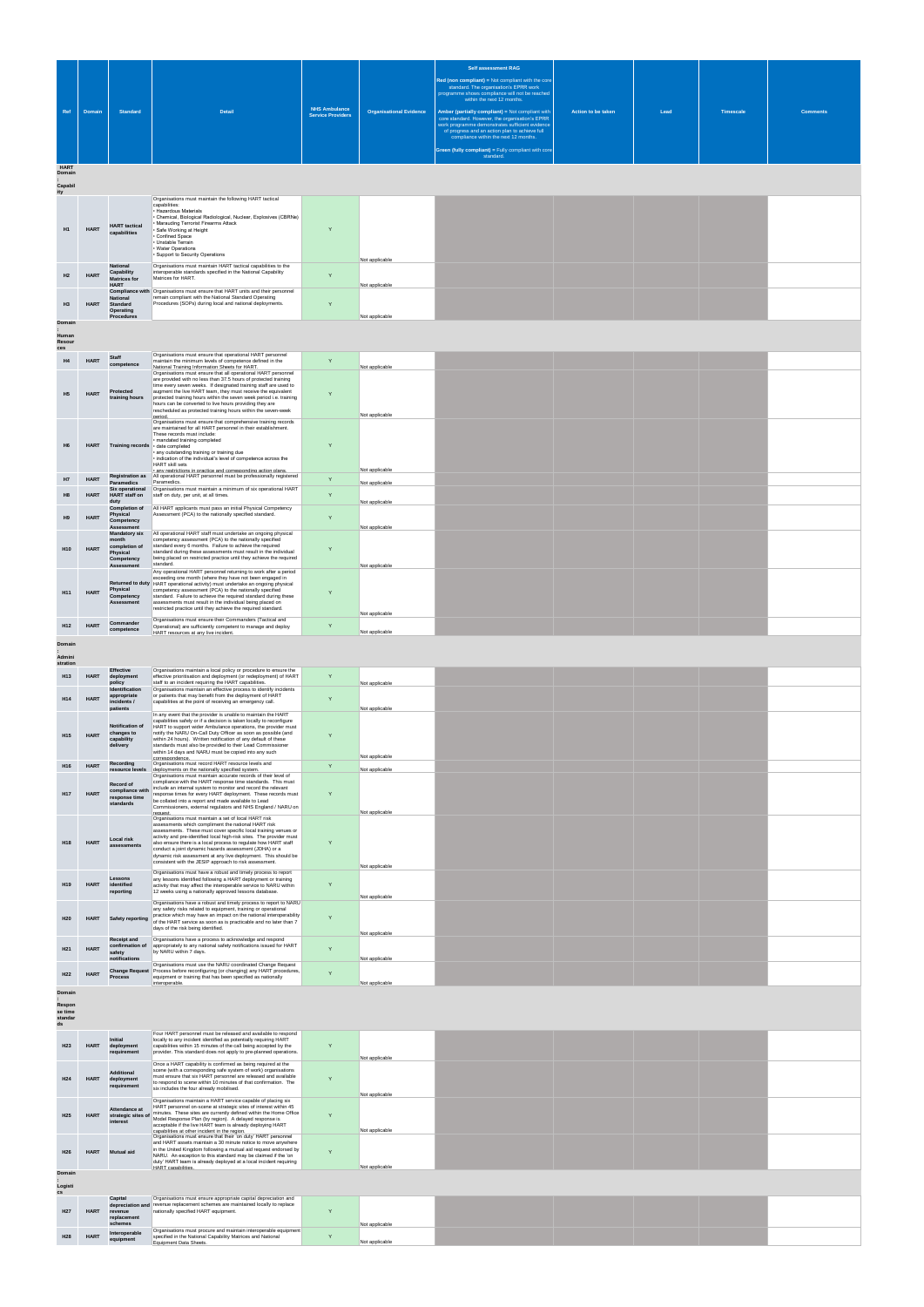|                              |             | Equipment                                        | Organisations must procure interoperable equipment using the                                                                                                                                              |              |                |  |
|------------------------------|-------------|--------------------------------------------------|-----------------------------------------------------------------------------------------------------------------------------------------------------------------------------------------------------------|--------------|----------------|--|
| H <sub>29</sub>              | <b>HART</b> | procurement via<br>national buying<br>frameworks | national buying frameworks coordinated by NARU unless they can<br>provide assurance that the local procurement is interoperable, and<br>they subsequently receive approval from NARU for that local       | Y            |                |  |
|                              |             | <b>Fleet compliance</b>                          | procurement.<br>Organisations ensure that the HART fleet and associated incident<br>technology remain compliant with the national specification.                                                          |              | Not applicable |  |
| H30                          | <b>HART</b> | with national<br>specification                   |                                                                                                                                                                                                           | Y            | Not applicable |  |
| H31                          | <b>HART</b> | Equipment<br>maintenance                         | Organisations ensure that all HART equipment is maintained<br>according to applicable British or EN standards and in line with<br>manufacturers recommendations.                                          | Y            | Not applicable |  |
|                              |             |                                                  | Organisations maintain an asset register of all HART equipment.<br>Such assets are defined by their reference or inclusion within the<br>Capability Matrix and National Equipment Data Sheets. This       |              |                |  |
| H32                          | <b>HART</b> | register                                         | Equipment asset register must include, individual asset identification, any<br>applicable servicing or maintenance activity, any identified defects                                                       | Y            |                |  |
|                              |             |                                                  | or faults, the expected replacement date and any applicable<br>statutory or regulatory requirements (including any other records<br>which must be maintained for that item of equipment).                 |              |                |  |
| H33                          | <b>HART</b> | <b>Capital estate</b>                            | Organisations ensure that a capital estate is provided for HART<br>that meets the standards set out in the National HART Estate                                                                           | Y            | Not applicable |  |
| <b>MTFA</b><br><b>Domain</b> |             | provision                                        | Specification                                                                                                                                                                                             |              | Not applicable |  |
| Capabil                      |             |                                                  |                                                                                                                                                                                                           |              |                |  |
| ity                          |             | national                                         | Maintenance of Organisations must maintain the nationally specified MTFA<br>capability at all times in their respective service areas.                                                                    |              |                |  |
| M1                           | <b>MTFA</b> | specified MTFA<br>capability                     | Compliance with Organisations must ensure that their MTFA capability remains                                                                                                                              | Y            | Not applicable |  |
| M <sub>2</sub>               | <b>MTFA</b> | safe system of<br>work                           | compliant with the nationally specified safe system of work.                                                                                                                                              | $\mathsf{Y}$ | Not applicable |  |
| M <sub>3</sub>               | <b>MTFA</b> | Interoperability                                 | Organisations must ensure that their MTFA capability remains<br>interoperable with other Ambulance MTFA teams around the<br>country.                                                                      | Y            | Not applicable |  |
| M4                           | <b>MTFA</b> | <b>Standard</b><br>Operating                     | Compliance with Organisations must ensure that their MTFA capability and<br>responders remain compliant with the National Standard<br>Operating Procedures (SOPs) during local and national               | Y            |                |  |
| <b>Domain</b>                |             | Procedures                                       | deployments.                                                                                                                                                                                              |              | Not applicable |  |
| Human<br><b>Resour</b>       |             |                                                  |                                                                                                                                                                                                           |              |                |  |
| ces                          |             | Ten competent                                    | Organisations must maintain a minimum of ten competent MTFA<br>staff on duty at all times. Competence is denoted by the                                                                                   |              |                |  |
| M <sub>5</sub>               | <b>MTFA</b> | <b>MTFA staff on</b><br>duty                     | mandatory minimum training requirements identified in the MTFA<br>Capability Matrix. Note: this ten is in addition to MTFA qualified<br>HART staff.                                                       | Y            | Not applicable |  |
| M <sub>6</sub>               | <b>MTFA</b> | Physical                                         | <b>Completion of a</b> Organisations must ensure that all MTFA staff have successfully<br>completed a physical competency assessment to the national<br>standard.                                         | Y            |                |  |
|                              |             | Competency<br>Assessment                         | Organisations must ensure that all operational MTFA staff                                                                                                                                                 |              | Not applicable |  |
| M7                           | <b>MTFA</b> | <b>Staff</b><br>competency                       | maintain their training competency to the standards articulated in<br>the National Training Information Sheet for MTFA.                                                                                   | $\mathsf{Y}$ | Not applicable |  |
|                              |             |                                                  | Organisations must ensure that comprehensive training records<br>are maintained for all MTFA personnel in their establishment.<br>These records must include:                                             |              |                |  |
| M8                           | <b>MTFA</b> | Training records · date completed                | · mandated training completed                                                                                                                                                                             | Y            |                |  |
|                              |             |                                                  | · outstanding training or training due<br>· indication of the individual's level of competence across the<br>MTFA skill sets                                                                              |              |                |  |
| M9                           | <b>MTFA</b> | Commander<br>competence                          | · any restrictions in practice and corresponding action plans.<br>Organisations ensure their on-duty Commanders are competent in<br>the deployment and management of NHS MTFA resources at any            | Y            | Not applicable |  |
| M10                          | <b>MTFA</b> | <b>Provision of</b>                              | live incident.<br>The organisation must provide, or facilitate access to, MTFA<br>clinical training to any Fire and Rescue Service in their                                                               | Y            | Not applicable |  |
|                              |             | clinical training                                | geographical service area that has a declared MTFA capability<br>and requests such training.<br>Organisations must ensure that the following percentage of staff                                          |              | Not applicable |  |
| M11                          | <b>MTFA</b> | <b>Staff training</b><br>requirements            | groups receive nationally recognised MTFA familiarisation training<br>/ briefing:<br>• 100% Strategic Commanders                                                                                          | Y            |                |  |
|                              |             |                                                  | · 100% designated MTFA Commanders<br>· 80% all operational frontline staff                                                                                                                                |              | Not applicable |  |
| <b>Domain</b><br>Admini      |             |                                                  |                                                                                                                                                                                                           |              |                |  |
| stration                     |             |                                                  | Organisations must maintain a local policy or procedure to ensure                                                                                                                                         |              |                |  |
| M12                          | <b>MTFA</b> | Effective<br>deployment<br>policy                | the effective identification of incidents or patients that may benefit<br>from deployment of the MTFA capability. These procedures must<br>be aligned to the MTFA Joint Operating Principles (produced by | Y            |                |  |
|                              |             | Identification                                   | JESIP).<br>Organisations must have a local policy or procedure to ensure the<br>effective prioritisation and deployment (or redeployment) of MTFA                                                         |              | Not applicable |  |
| M13                          | <b>MTFA</b> | appropriate<br>incidents /<br>patients           | staff to an incident requiring the MTFA capability. These<br>procedures must be aligned to the MTFA Joint Operating                                                                                       | Y            |                |  |
| M14                          | <b>MTFA</b> | Change<br>Management                             | Principles (produced by JESIP).<br>Organisations must use the NARU Change Management Process<br>before reconfiguring (or changing) any MTFA procedures,                                                   | Y            | Not applicable |  |
|                              |             | <b>Process</b><br>Record of                      | equipment or training that has been specified as nationally<br>interoperable.<br>Organisations must maintain accurate records of their compliance                                                         |              | Not applicable |  |
| M <sub>15</sub>              | <b>MTFA</b> | compliance with<br>response time<br>standards    | with the national MTFA response time standards and make them<br>available to their local lead commissioner, external regulators<br>(including both NHS and the Health & Safety Executive) and NHS         | $\mathsf{Y}$ |                |  |
|                              |             | <b>Notification of</b>                           | England (including NARU).<br>In any event that the organisation is unable to maintain the MTFA<br>capability to the these standards, the organisation must have a                                         |              | Not applicable |  |
| M <sub>16</sub>              | <b>MTFA</b> | changes to<br>capability                         | robust and timely mechanism to make a notification to the<br>National Ambulance Resilience Unit (NARU) on-call system. The<br>provider must then also provide notification of the default in              | Y            |                |  |
|                              |             | delivery                                         | writing to their lead commissioners.<br>Organisations must record MTFA resource levels and any                                                                                                            |              | Not applicable |  |
| M17                          | <b>MTFA</b> | Recording<br>resource levels                     | deployments on the nationally specified system in accordance<br>with reporting requirements set by NARU.<br>Organisations must maintain a set of local MTFA risk                                          | Y            | Not applicable |  |
|                              |             |                                                  | assessments which compliment the national MTFA risk<br>assessments (maintained by NARU). Local assessments should                                                                                         |              |                |  |
| M <sub>18</sub>              | <b>MTFA</b> | Local risk<br>assessments                        | cover specific training venues or activity and pre-identified local<br>high-risk sites. The provider must also ensure there is a local<br>process to regulate how MTFA staff conduct a joint dynamic      | Y            |                |  |
|                              |             |                                                  | hazards assessment (JDHA) or a dynamic risk assessment at any<br>live deployment. This should be consistent with the JESIP<br>annmach to risk assessment.                                                 |              | Not applicable |  |
| M19                          | <b>MTFA</b> | Lessons<br>identified                            | Organisations must have a robust and timely process to report<br>any lessons identified following a MTFA deployment or training<br>activity that may affect the interoperable service to NARU within      | Y            |                |  |
|                              |             | reporting                                        | 12 weeks using a nationally approved lessons database.<br>Organisations have a robust and timely process to report to NARU                                                                                |              | Not applicable |  |
| M20                          | <b>MTFA</b> | <b>Safety reporting</b>                          | any safety risks related to equipment, training or operational<br>practice which may have an impact on the national interoperability<br>of the MTFA service as soon as is practicable and no later than 7 | Y            |                |  |
|                              |             | <b>Receipt and</b>                               | days of the risk being identified.<br>Organisations have a process to acknowledge and respond                                                                                                             |              | Not applicable |  |
| M21                          | <b>MTFA</b> | confirmation of<br>safety                        | appropriately to any national safety notifications issued for MTFA<br>by NARU within 7 days.                                                                                                              | Y            |                |  |
| Domain                       |             | notifications                                    |                                                                                                                                                                                                           |              | Not applicable |  |
| <b>Respon</b><br>se time     |             |                                                  |                                                                                                                                                                                                           |              |                |  |
| standar<br>ds                |             |                                                  | Organisations must ensure their MTFA teams maintain a state of                                                                                                                                            |              |                |  |
| M22                          | <b>MTFA</b> | <b>Readiness to</b>                              | readiness to deploy the capability at a designed Model Response<br>deploy to Model   locations within 45 minutes of an incident being declared to the                                                     | $\mathsf{Y}$ |                |  |
|                              |             | Response Sites organisation.                     | Organisations must ensure that ten MTFA staff are released and                                                                                                                                            |              | Not applicable |  |
| M23<br><b>Domain</b>         | <b>MTFA</b> | 10minute<br>response time                        | available to respond within 10 minutes of an incident being<br>declared to the organisation.                                                                                                              | Y            | Not applicable |  |
| cs                           |             |                                                  |                                                                                                                                                                                                           |              |                |  |
| M24                          | <b>MTFA</b> | <b>PPE</b> availability                          | Organisations must ensure that the nationally specified personal<br>protective equipment is available for all operational MTFA staff                                                                      | $\mathsf Y$  |                |  |
|                              |             | Equipment                                        | and that the equipment remains compliant with the relevant<br>National Equipment Data Sheets.<br>Organisations must procure MTFA equipment specified in the                                               |              | Not applicable |  |
| M25                          | <b>MTFA</b> | procurement via<br>national buying               | buying frameworks maintained by NARU and in accordance with<br>the MTFA related Equipment Data Sheets.                                                                                                    | $\mathsf{Y}$ |                |  |
| M26                          | <b>MTFA</b> | frameworks<br>Equipment                          | All MTFA equipment must be maintained in accordance with the<br>manufacturers recommendations and applicable national                                                                                     | Y            | Not applicable |  |
| M27                          | <b>MTFA</b> | maintenance<br>Revenue<br>depreciation           | standards.<br>Organisations must have an appropriate revenue depreciation<br>scheme on a 5-year cycle which is maintained locally to replace                                                              | Y            | Not applicable |  |
|                              |             | scheme                                           | nationally specified MTFA equipment.<br>Organisations must maintain a register of all MTFA assets                                                                                                         |              | Not applicable |  |
|                              |             |                                                  | specified in the Capability Matrix and Equipment Data Sheets.<br>The register must include:<br>· individual asset identification                                                                          |              |                |  |
| M28                          | <b>MTFA</b> | <b>MTFA</b> asset<br>register                    | · any applicable servicing or maintenance activity<br>· any identified defects or faults<br>• the expected replacement date                                                                               | $\mathsf{Y}$ |                |  |
|                              |             |                                                  | · any applicable statutory or regulatory requirements (including<br>any other records which must be maintained for that item of<br>equipment).                                                            |              | Not applicable |  |
| <b>CBRN</b><br>Domain        |             |                                                  |                                                                                                                                                                                                           |              |                |  |
| Capabil                      |             |                                                  |                                                                                                                                                                                                           |              |                |  |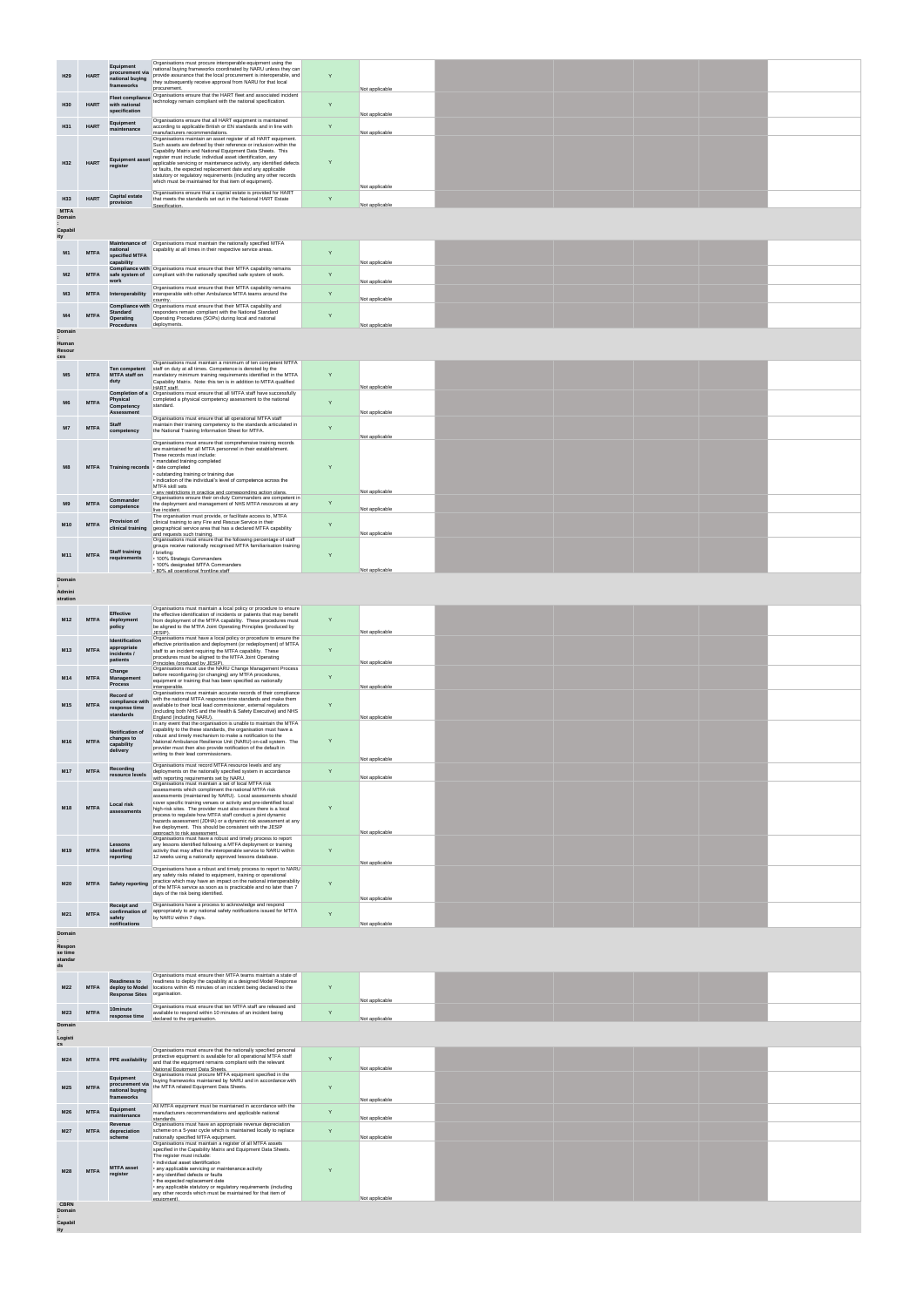|                          |             |                                                          | Organisations must maintain the following CBRN tactical<br>capabilities:                                                                                                                            |   |                |  |  |
|--------------------------|-------------|----------------------------------------------------------|-----------------------------------------------------------------------------------------------------------------------------------------------------------------------------------------------------|---|----------------|--|--|
|                          |             |                                                          | · Initial Operational Response (IOR)<br>· Step 123+                                                                                                                                                 |   |                |  |  |
| <b>B1</b>                | <b>CBRN</b> | <b>Tactical</b><br>capabilities                          | · PRPS Protective Equipment<br>• Wet decontamination of casualties via clinical decontamination                                                                                                     | Y |                |  |  |
|                          |             |                                                          | units<br>· Specialist Operational Response (HART) for inner cordon / hot                                                                                                                            |   |                |  |  |
|                          |             |                                                          | zone operations<br>• CBRN Countermeasures                                                                                                                                                           |   |                |  |  |
|                          |             | <b>National</b>                                          | Organisations must maintain these capabilities to the                                                                                                                                               |   | Not applicable |  |  |
| <b>B2</b>                | <b>CBRN</b> | Capability<br><b>Matrices for</b><br>CBRN.               | interoperable standards specified in the National Capability<br>Matrices for CBRN.                                                                                                                  | Y | Not applicable |  |  |
|                          |             | <b>National</b>                                          | Compliance with Organisations must ensure that CBRN (SORT) teams remain<br>compliant with the National Standard Operating Procedures                                                                |   |                |  |  |
| <b>B3</b>                | <b>CBRN</b> | <b>Standard</b><br>Operating                             | (SOPs) during local and national pre-hospital deployments.                                                                                                                                          | Y |                |  |  |
|                          |             | <b>Procedures</b>                                        | Organisations have robust and effective arrangements in place to                                                                                                                                    |   | Not applicable |  |  |
| <b>B4</b>                | <b>CBRN</b> | Access to<br>specialist                                  | access specialist scientific advice relevant to the full range of<br>CBRN incidents. Tactical and Operational Commanders must be                                                                    | Υ |                |  |  |
|                          |             |                                                          | scientific advice able to access this advice at all times. (24/7).                                                                                                                                  |   | Not applicable |  |  |
| Domain                   |             |                                                          |                                                                                                                                                                                                     |   |                |  |  |
| Human<br>resourc<br>es   |             |                                                          |                                                                                                                                                                                                     |   |                |  |  |
| <b>B5</b>                | <b>CBRN</b> | Commander                                                | Organisations must ensure their Commanders (Tactical and<br>Operational) are sufficiently competent to manage and deploy                                                                            | Υ |                |  |  |
|                          |             | competence                                               | CBRN resources and patient decontamination.<br>Arrangements to Organisations must ensure they have robust arrangements in                                                                           |   | Not applicable |  |  |
| <b>B6</b>                | <b>CBRN</b> | manage staff<br>exposure and                             | place to manage situations where staff become exposed or<br>contaminated.                                                                                                                           | Y |                |  |  |
|                          |             | contamination                                            | Organisations must ensure they have systems in place to monitor                                                                                                                                     |   | Not applicable |  |  |
| <b>B7</b>                | <b>CBRN</b> | <b>Monitoring and</b><br>recording                       | and record details of each individual staff responder operating at<br>the scene of a CBRN event. For staff deployed into the inner                                                                  | Υ |                |  |  |
|                          |             | responder<br>deployment                                  | cordon or working in the warm zone on decontamination activities,<br>this must include the duration of their deployment (time<br>committed).                                                        |   | Not applicable |  |  |
| <b>B8</b>                | <b>CBRN</b> | staff                                                    | Adequate CBRN Organisations must have a sufficient establishment of CBRN<br>trained staff to ensure a minimum of 12 staff are available on duty                                                     | Υ |                |  |  |
|                          |             | establishment<br><b>CBRN Lead</b>                        | at all times.<br>Organisations must have a Lead Trainer for CBRN that is                                                                                                                            |   | Not applicable |  |  |
| <b>B9</b>                | <b>CBRN</b> | trainer                                                  | appropriately qualified to manage the delivery of CBRN training<br>within the organisation.                                                                                                         | Υ | Not applicable |  |  |
| <b>B10</b>               | <b>CBRN</b> | <b>CBRN</b> trainers                                     | Organisations must ensure they have a sufficient number of<br>trained decontamination / PRPS trainers (or access to trainers) to<br>fully support its CBRN training programme.                      | Y | Not applicable |  |  |
| <b>B11</b>               | <b>CBRN</b> | <b>Training</b>                                          | CBRN training must meet the minimum national standards set by<br>the Training Information Sheets as part of the National Safe                                                                       | Y |                |  |  |
|                          |             | standard                                                 | Svstem of Work.<br>Organisations must ensure that frontline staff who may come into                                                                                                                 |   | Not applicable |  |  |
| <b>B12</b>               | <b>CBRN</b> | FFP3 access                                              | contact with confirmed infectious respiratory viruses have access<br>to FFP3 mask protection (or equivalent) and that they have been                                                                | Y | Not applicable |  |  |
| <b>B13</b>               | <b>CBRN</b> | IOR training for                                         | appropriately fit tested.<br>Organisations must ensure that all frontline operational staff that<br>may make contact with a contaminated patient are sufficiently                                   | Y |                |  |  |
|                          |             | operational staff                                        | trained in Initial Operational Response (IOR).                                                                                                                                                      |   | Not applicable |  |  |
| Domain<br>adminis        |             |                                                          |                                                                                                                                                                                                     |   |                |  |  |
| tration                  |             |                                                          |                                                                                                                                                                                                     |   |                |  |  |
| <b>B14</b>               | <b>CBRN</b> | plan                                                     | HAZMAT / CBRN Organisations must have a specific HAZMAT/ CBRN plan (or<br>nlan dedicated annex). CBRN staff and managers must be able to                                                            | Υ | Not applicable |  |  |
| <b>B15</b>               | <b>CBRN</b> | <b>Deployment</b><br>process for                         | access these plans.<br>Organisations must maintain effective and tested processes for<br>activating and deploying CBRN staff to relevant types of incident.                                         | Υ |                |  |  |
|                          |             | <b>CBRN</b> staff<br><b>Identification of</b>            | Organisations must scope potential locations to establish CBRN                                                                                                                                      |   | Not applicable |  |  |
| <b>B16</b>               | <b>CBRN</b> | locations to<br>establish CBRN                           | facilities at key high-risk sites within their service area. Sites to be<br>determined by the Trust through their Local Resilience Forum                                                            | Y |                |  |  |
|                          |             | facilities<br><b>CBRN</b>                                | interfaces.<br>Organisations must ensure that their procedures, management                                                                                                                          |   | Not applicable |  |  |
| <b>B17</b>               | <b>CBRN</b> | arrangements<br>alignment with                           | and decontamination arrangements for CBRN are aligned to the<br>latest Joint Operating Principles (JESIP) and NARU Guidance.                                                                        | Υ |                |  |  |
|                          |             | guidance                                                 | Organisations must ensure that their CBRN plans and procedures<br>Communication include sufficient provisions to manage and coordinate                                                              |   | Not applicable |  |  |
| <b>B18</b>               | <b>CBRN</b> | management                                               | communications with other key stakeholders and responders.                                                                                                                                          | Υ | Not applicable |  |  |
|                          |             | Access to                                                | Organisations must ensure that their CBRN plans and procedures<br>include sufficient provisions to access national reserve stocks                                                                   |   |                |  |  |
| <b>B19</b>               | <b>CBRN</b> | national reserve<br>stocks                               | (including additional PPE from the NARU Central Stores and<br>access to countermeasures or other stockpiles from the wider<br>NHS supply chain).                                                    | Υ | Not applicable |  |  |
| <b>B20</b>               | <b>CBRN</b> | <b>Management of</b>                                     | Organisations must ensure that their CBRN plans and procedures<br>include sufficient provisions to manage hazardous waste.                                                                          | Y |                |  |  |
|                          |             | hazardous waste                                          | Organisations must ensure that their CBRN plans and procedures                                                                                                                                      |   | Not applicable |  |  |
| <b>B21</b>               | <b>CBRN</b> | Recovery<br>arrangements                                 | include sufficient provisions to manage the transition from<br>response to recovery and a return to normality.                                                                                      | Y | Not applicable |  |  |
| <b>B22</b>               | <b>CBRN</b> | <b>CBRN local risk</b><br>assessments                    | Organisations must maintain local risk assessments for the CBRN<br>capability which compliment the national CBRN risk assessments                                                                   | Y |                |  |  |
|                          |             | <b>Risk</b>                                              | under the national safe system of work.<br>Organisations must maintain local risk assessments for the CBRN                                                                                          |   | Not applicable |  |  |
| <b>B23</b>               | <b>CBRN</b> | assessments for<br>high risk areas                       | capability which cover key high-risk locations in their area.                                                                                                                                       | Y | Not applicable |  |  |
| Domain                   |             |                                                          |                                                                                                                                                                                                     |   |                |  |  |
| Respon                   |             |                                                          |                                                                                                                                                                                                     |   |                |  |  |
| se time<br>standar<br>ds |             |                                                          |                                                                                                                                                                                                     |   |                |  |  |
|                          |             |                                                          | Organisations must maintain a CBRN capability that ensures a                                                                                                                                        |   |                |  |  |
| <b>B24</b>               | <b>CBRN</b> | locations -                                              | Model response minimum of 12 trained operatives and the necessary CBRN<br>decontamination equipment can be on-scene at key high risk<br>locations (Model Response Locations) within 45 minutes of a | Y |                |  |  |
| Domain                   |             | deployment                                               | CBRN incident being identified by the organisation.                                                                                                                                                 |   | Not applicable |  |  |
| logistic                 |             |                                                          |                                                                                                                                                                                                     |   |                |  |  |
|                          |             | Interoperable                                            | Organisations must procure and maintain interoperable equipment                                                                                                                                     |   |                |  |  |
| <b>B25</b>               | <b>CBRN</b> | equipment                                                | specified in the National Capability Matrices and National<br>Equipment Data Sheets.<br>Organisations must procure interoperable equipment using the                                                | Υ | Not applicable |  |  |
| <b>B26</b>               | <b>CBRN</b> | Equipment<br>procurement via                             | national buying frameworks coordinated by NARU unless they can<br>provide assurance that the local procurement is interoperable and                                                                 | Y |                |  |  |
|                          |             | national buying<br>frameworks                            | that local deviation is approved by NARU.                                                                                                                                                           |   | Not applicable |  |  |
| <b>B27</b>               | <b>CBRN</b> | Equipment<br>maintenance -                               | Organisations ensure that all CBRN equipment is maintained<br>according to applicable British or EN standards and in line with                                                                      | Y |                |  |  |
|                          |             | <b>British or EN</b><br>standards                        | manufacturer's recommendations.                                                                                                                                                                     |   | Not applicable |  |  |
|                          |             | Equipment<br>maintenance                                 | Organisations must maintain CBRN equipment, including a<br>preventative programme of maintenance, in accordance with the                                                                            |   |                |  |  |
| <b>B28</b>               | <b>CBRN</b> | <b>National</b><br><b>Equipment Data</b><br><b>Sheet</b> | National Equipment Data Sheet for each item.                                                                                                                                                        | Y | Not applicable |  |  |
|                          |             |                                                          | Organisations must maintain an asset register of all CBRN<br>equipment. Such assets are defined by their reference or                                                                               |   |                |  |  |
|                          |             | Equipment                                                | inclusion within the National Equipment Data Sheets. This<br>register must include; individual asset identification, any                                                                            |   |                |  |  |
| <b>B29</b>               | <b>CBRN</b> | maintenance -<br>assets register                         | applicable servicing or maintenance activity, any identified defects<br>or faults, the expected replacement date and any applicable                                                                 | Y |                |  |  |
|                          |             |                                                          | statutory or regulatory requirements (including any other records<br>which must be maintained for that item of equipment).                                                                          |   | Not applicable |  |  |
|                          |             | PRPS -                                                   | Organisations must maintain the minimum number of PRPS suits<br>specified by NHS England and NARU. These suits must remain                                                                          |   |                |  |  |
| <b>B30</b>               | <b>CBRN</b> | minimum                                                  | live and fully operational.                                                                                                                                                                         | Y |                |  |  |

**number of suits** 

Not applicable

| <b>B31</b>                                                                                              | <b>CBRN</b>    | <b>PRPS -</b><br>replacement<br>plan                        | Organisations must ensure they have a financial replacement plan<br>in place to ensure the minimum number of suits is maintained.<br>Trusts must fund the replacement of PRPS suits. | $\mathbf{v}$ | Not applicable |  |  |  |
|---------------------------------------------------------------------------------------------------------|----------------|-------------------------------------------------------------|--------------------------------------------------------------------------------------------------------------------------------------------------------------------------------------|--------------|----------------|--|--|--|
| <b>B32</b>                                                                                              | <b>CBRN</b>    | Individual / role<br>responsible fore<br><b>CBRN</b> assets | Organisations must have a named individual or role that is<br>responsible for ensuring CBRN assets are managed appropriately.                                                        | $\mathbf{v}$ | Not applicable |  |  |  |
| <b>Mass</b><br><b>Casualt</b>                                                                           |                |                                                             |                                                                                                                                                                                      |              |                |  |  |  |
| Vehicle                                                                                                 |                |                                                             |                                                                                                                                                                                      |              |                |  |  |  |
| Domain                                                                                                  |                |                                                             |                                                                                                                                                                                      |              |                |  |  |  |
| Admini<br>stration                                                                                      |                |                                                             |                                                                                                                                                                                      |              |                |  |  |  |
| V1                                                                                                      | <b>MassCas</b> | <b>MCV</b><br>accommodation                                 | Trusts must securely accommodate the vehicle(s) undercover with<br>appropriate shore-lining.                                                                                         | $\mathsf{Y}$ | Not applicable |  |  |  |
| V <sub>2</sub>                                                                                          | <b>MassCas</b> | insurance                                                   | Maintenance and Trusts must insure, maintain and regularly run the mass casualty<br>vehicles.                                                                                        | $\mathsf{Y}$ | Not applicable |  |  |  |
| V3                                                                                                      | <b>MassCas</b> | <b>Mobilisation</b><br>arrangements                         | Trusts must maintain appropriate mobilisation arrangements for<br>the vehicles which should include criteria to identify any incidents<br>which may benefit from its deployment.     | Y            | Not applicable |  |  |  |
| V <sub>4</sub>                                                                                          | <b>MassCas</b> | Mass oxygen<br>delivery system                              | Trusts must maintain the mass oxygen delivery system on the<br>vehicles.                                                                                                             | Y            | Not applicable |  |  |  |
| Domain<br>: <b>NHS</b><br>Englan<br>d Mass<br><b>Casualt</b><br>ies<br>Concep<br>t of<br>Operati<br>ons |                |                                                             |                                                                                                                                                                                      |              |                |  |  |  |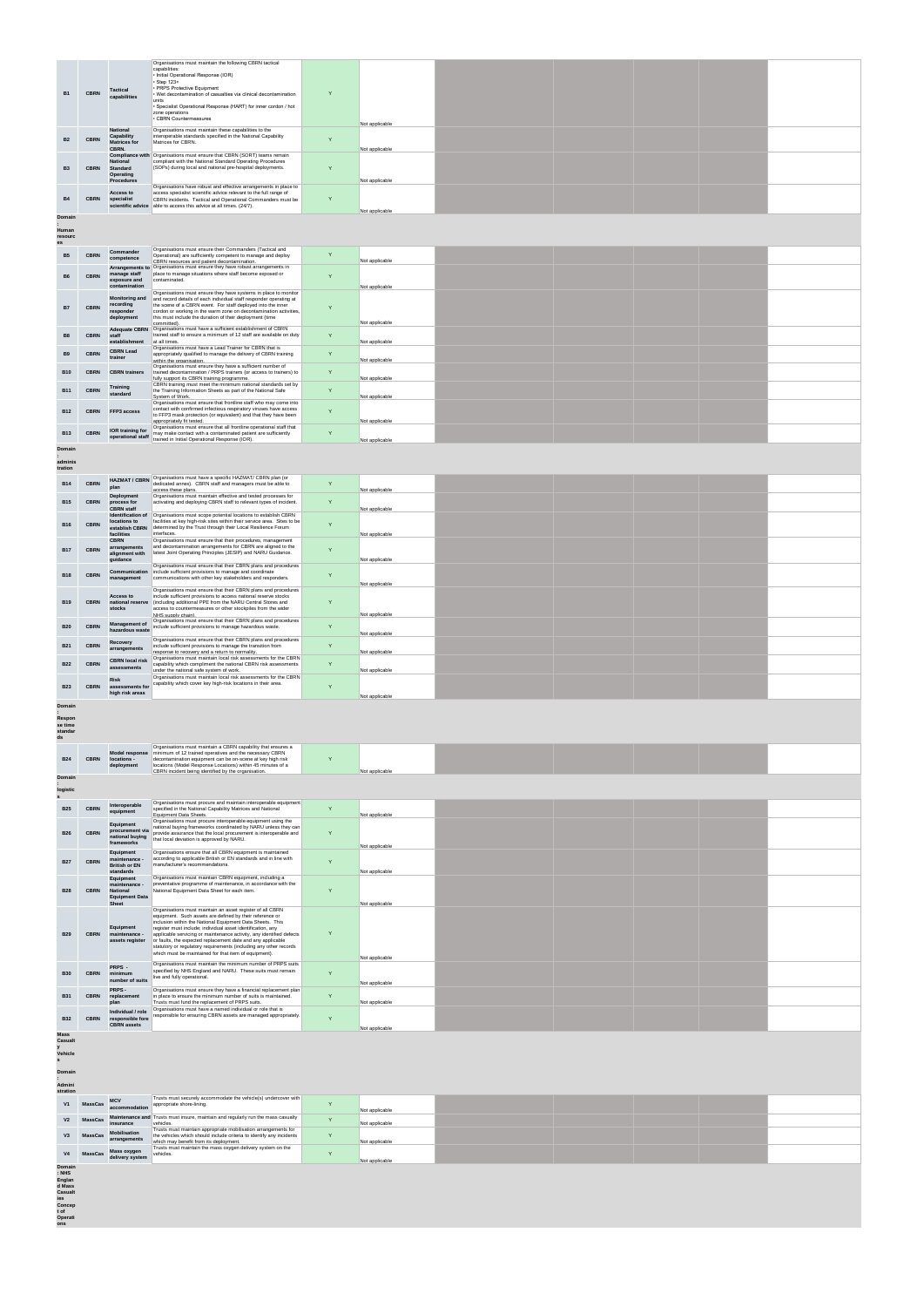| V <sub>6</sub>              |                | <b>Mass casualty</b><br>MassCas response                                | Trusts must ensure they have clear plans and procedures for a<br>mass casualty incident which are appropriately aligned to the<br>NHS England Concept of Operations for Managing Mass                                                                                     | Y            |                |  |  |  |
|-----------------------------|----------------|-------------------------------------------------------------------------|---------------------------------------------------------------------------------------------------------------------------------------------------------------------------------------------------------------------------------------------------------------------------|--------------|----------------|--|--|--|
| <b>V7</b>                   | <b>MassCas</b> | arrangements                                                            | Casualties.<br>Trusts must have a procedure in place to work in conjunction with<br>Arrangements to the National Ambulance Coordination Centre (NACC) which will<br>work with NACC coordinate national Ambulance mutual aid and the national                              | $\mathsf Y$  | Not applicable |  |  |  |
| V8                          | <b>MassCas</b> | EOC                                                                     | distribution of casualties.<br>Trusts must have arrangements in place to ensure their<br>Emergency Operations Centres (or equivalent) can communicate                                                                                                                     | Y            | Not applicable |  |  |  |
| V9                          |                | arrangements<br>Casualty<br>MassCas management                          | and effectively coordinate with receiving centres within the first<br>hour of mass casualty incident.<br>Trusts must have a casualty management plan / patient<br>distribution model which has been produced in conjunction with                                          | Y            | Not applicable |  |  |  |
| <b>V10</b>                  |                | arrangements<br>Casualty<br><b>MassCas</b> Clearing Station             | local receiving Acute Trusts.<br>Trusts must maintain a capability to establish and appropriately<br>resource a Casualty Clearing Station at the location in which<br>patients can receive further assessment, stabilisation and                                          | Y            | Not applicable |  |  |  |
|                             |                | arrangements                                                            | preparation on onward transportation.<br>Trust plans must include provisions to access, coordinate and,<br>where necessary, manage the following additional resources:                                                                                                    |              | Not applicable |  |  |  |
| <b>V11</b>                  |                | <b>Management of</b><br>MassCas non-NHS<br>resource                     | • Patient Transportation Services<br>· Private Providers of Patient Transport Services<br>· Voluntary Ambulance Service Providers                                                                                                                                         | Y            |                |  |  |  |
| <b>V12</b>                  | <b>MassCas</b> | <b>Management of</b><br>secondary                                       | Trusts must have arrangements in place to support some<br>secondary patient transfers from Acute Trusts including patients                                                                                                                                                | Y            | Not applicable |  |  |  |
| Comma<br>nd and             |                | patient transfers                                                       | with Level 2 and 3 care requirements.                                                                                                                                                                                                                                     |              | Not applicable |  |  |  |
| control                     |                |                                                                         |                                                                                                                                                                                                                                                                           |              |                |  |  |  |
| Domain<br>General           |                |                                                                         | Consistency with NHS Ambulance command and control must remain consistent                                                                                                                                                                                                 |              |                |  |  |  |
| C <sub>1</sub>              | C <sub>2</sub> | <b>NHS England</b><br><b>EPRR</b><br>Framework                          | with the NHS England EPRR Framework and wider NHS<br>command and control arrangements.                                                                                                                                                                                    | Y            | Not applicable |  |  |  |
| C <sub>2</sub>              | C <sub>2</sub> | <b>Consistency with</b><br><b>Standards for</b><br><b>NHS Ambulance</b> | NHS Ambulance command and control must be conducted in a<br>manner commensurate to the legal and professional obligations<br>set out in the Standards for NHS Ambulance Service Command<br>and Control.                                                                   | Y            |                |  |  |  |
|                             |                | <b>Service</b><br><b>Command and</b><br>Control.                        |                                                                                                                                                                                                                                                                           |              | Not applicable |  |  |  |
|                             |                |                                                                         | NHS Ambulance Trusts must notify the NARU On-Call Officer of<br>any critical or major incidents active within their area that require<br>the establishment of a full command structure to manage the<br>incident. Notification should be made within the first 30 minutes |              |                |  |  |  |
| C <sub>3</sub>              | C <sub>2</sub> | <b>NARU</b><br>notification<br>process                                  | of the incident whether additional resources are needed or not. In<br>the event of a national emergency or where mutual aid is required<br>by the NHS Ambulance Service, the National Ambulance                                                                           | Y            |                |  |  |  |
|                             |                |                                                                         | Coordination Centre (NACC) may be established. Once<br>established, NHS Ambulance Strategic Commanders must ensure<br>that their command and control processes have an effective<br>interface with the NACC and that clear lines of communication are                     |              |                |  |  |  |
|                             |                | AEO governance                                                          | maintained<br>The Accountable Emergency Officer in each NHS Ambulance<br>Service provider is responsible for ensuring that the provisions of<br>the Command and Control Standards and Guidance including                                                                  |              | Not applicable |  |  |  |
| C4<br>Domain                | C <sub>2</sub> | and<br>responsibility                                                   | these standards are appropriately maintained. NHS Ambulance<br>Trust Boards are required to provide annual assurance against<br>these standards.                                                                                                                          | Y            | Not applicable |  |  |  |
| Human<br>resourc            |                |                                                                         |                                                                                                                                                                                                                                                                           |              |                |  |  |  |
| e<br>C5                     | C <sub>2</sub> | <b>Command role</b>                                                     | NHS Ambulance Service providers must ensure that the<br>command roles defined as part of the 'chain of command'<br>structure in the Standards for NHS Ambulance Service Command                                                                                           | Y            |                |  |  |  |
|                             |                | availability                                                            | and Control (Schedule 2) are maintained and available at all<br>times within their service area.<br>NHS Ambulance Service providers must ensure that there is                                                                                                             |              | Not applicable |  |  |  |
|                             | C <sub>2</sub> | Support role<br>availability                                            | sufficient resource in place to provide each command role<br>(Strategic, Tactical and Operational) with the dedicated support<br>roles set out in the standards at all times.<br>NHS Ambulance Service providers must ensure there is an                                  | $\mathbf{v}$ | Not applicable |  |  |  |
|                             |                |                                                                         | appropriate recruitment and selection criteria for personnel<br>fulfilling command roles (including command support roles) that<br>promotes and maintains the levels of credibility and competence<br>defined in these standards.                                         |              |                |  |  |  |
| C7                          | C <sub>2</sub> |                                                                         | Recruitment and No personnel should have command and control roles defined<br>selection criteria within their job descriptions without a recruitment and selection                                                                                                        | Y            |                |  |  |  |
|                             |                |                                                                         | criteria that specifically assesses the skills required to discharge<br>those command functions (i.e. the National Occupational<br>Standards for Ambulance Command).                                                                                                      |              |                |  |  |  |
|                             |                | Contractual<br>responsibilities                                         | This standard does not apply to the Functional Command Roles<br>secinnad to quailable nerconnal at a maior incident<br>Personnel expected to discharge Strategic, Tactical, and<br>Operational command functions must have those responsibilities                         | Y            | Not applicable |  |  |  |
| C8                          | C <sub>2</sub> | of command<br>functions                                                 | defined within their contract of employment.<br>The NHS Ambulance Service provider must ensure that each<br>Commander and each of the support functions have access to                                                                                                    |              | Not applicable |  |  |  |
| C9                          | C <sub>2</sub> | <b>Access to PPE</b>                                                    | personal protective equipment and logistics necessary to<br>discharge their role and function.<br>The NHS Ambulance Service provider must have suitable                                                                                                                   | Y            | Not applicable |  |  |  |
| C10                         | C <sub>2</sub> | <b>Suitable</b><br>communication<br>systems                             | communication systems (and associated technology) to support<br>its command and control functions. As a minimum this must<br>support the secure exchange of voice and data between each<br>layer of command with resilience and redundancy built in.                      | Y            |                |  |  |  |
| Domain                      |                |                                                                         |                                                                                                                                                                                                                                                                           |              | Not applicable |  |  |  |
| <b>Decisio</b><br>making    |                |                                                                         |                                                                                                                                                                                                                                                                           |              |                |  |  |  |
| C <sub>11</sub>             | C <sub>2</sub> | <b>Risk</b><br>management                                               | NHS Ambulance Commanders must manage risk in accordance<br>with the method prescribed in the National Ambulance Service<br>Command and Control Guidance published by NARU.                                                                                                | Y            | Not applicable |  |  |  |
| C12                         | C <sub>2</sub> | Use of JESIP<br><b>JDM</b>                                              | NHS Ambulance Commanders at the Operational and Tactical<br>level must use the JESIP Joint Decision Model (JDM) and apply<br>JESIP principles during emergencies where a joint command<br>structure is established.                                                       | Y            | Not applicable |  |  |  |
| C13                         | C <sub>2</sub> | Command<br>decisions                                                    | NHS Ambulance Command decisions at all three levels must be<br>made within the context of the legal and professional obligations<br>set out in the Command and Control Standards and the National                                                                         | Y            |                |  |  |  |
|                             |                |                                                                         | Ambulance Service Command and Control Guidance published by<br>NARU.                                                                                                                                                                                                      |              | Not applicable |  |  |  |
| Domain<br>Record<br>keeping |                |                                                                         |                                                                                                                                                                                                                                                                           |              |                |  |  |  |
| C <sub>14</sub>             | C <sub>2</sub> | Retaining<br>records                                                    | C14: All decision logs and records which are directly connected to<br>a major or complex emergency must be securely stored and<br>retained by the Ambulance Service for a minimum of 25 years.                                                                            | $\mathsf Y$  | Not applicable |  |  |  |
| C15                         | C <sub>2</sub> |                                                                         | C15: Each Commander (Strategic, Tactical and Operational) must<br>Decision logging have access to an appropriate system of logging their decisions<br>which conforms to national best practice.                                                                           | Y            | Not applicable |  |  |  |
| C16                         | C <sub>2</sub> | Access to                                                               | C16: The Strategic, Tactical and Operational Commanders must<br>each be supported by a trained and competent loggist. A<br>minimum of three loggist must be available to provide that support<br>in each NHS Ambulance Service at all times. It is accepted that          | Y            |                |  |  |  |
|                             |                | loggist                                                                 | there may be more than one Operational Commander for multi-<br>sited incidents. The minimum is three loggists but the Trust<br>should have plans in place for logs to be kept by a non-trained<br>Innnist should the need arise.                                          |              | Not applicable |  |  |  |
| Domain<br>Lesson            |                |                                                                         |                                                                                                                                                                                                                                                                           |              |                |  |  |  |
| identifi<br>ed              |                |                                                                         | The NHS Ambulance Service provider must ensure it maintains an                                                                                                                                                                                                            |              |                |  |  |  |
| C17<br>Domain               | C <sub>2</sub> | Lessons<br>identified                                                   | appropriate system for identifying, recording, learning and sharing<br>lessons from complex or protracted incidents in accordance with<br>the wider EPRR core standards.                                                                                                  | $\mathsf Y$  | Not applicable |  |  |  |
| Compet<br>ence              |                |                                                                         |                                                                                                                                                                                                                                                                           |              |                |  |  |  |
| C18                         | C <sub>2</sub> | <b>Strategic</b><br>commander<br>competence -<br><b>National</b>        | Personnel that discharge the Strategic Commander function must<br>have demonstrated competence in all of the mandatory elements<br>of the National Occupational Standards for Strategic<br>Commanders and must meet the expectations set out in                           | Y            |                |  |  |  |
|                             |                | Occupational<br><b>Standards</b><br><b>Strategic</b>                    | Schedule 2 of the Standards for NHS Ambulance Service<br>Command and Control.<br>Personnel that discharge the Strategic Commander function must                                                                                                                           |              | Not applicable |  |  |  |
| C19                         | C <sub>2</sub> | commander<br>competence -<br>nationally<br>recognised                   | have successfully completed a nationally recognised Strategic<br>Commander course (nationally recognised by NHS England /<br>NARU).                                                                                                                                       | Y            |                |  |  |  |
|                             |                | course<br><b>Tactical</b><br>commander                                  | Personnel that discharge the Tactical Commander function must<br>have demonstrated competence in all of the mandatory elements                                                                                                                                            |              | Not applicable |  |  |  |
| C <sub>20</sub>             | C <sub>2</sub> | competence -<br><b>National</b><br>Occupational<br><b>Standards</b>     | of the National Occupational Standards for Tactical Commanders<br>and must meet the expectations set out in Schedule 2 of the<br>Standards for NHS Ambulance Service Command and Control.                                                                                 | Y            | Not applicable |  |  |  |
|                             |                | <b>Tactical</b><br>commander<br>competence -                            | Personnel that discharge the Tactical Commander function must<br>have successfully completed a nationally recognised Tactical<br>Commander course (nationally recognised by NHS England /                                                                                 |              |                |  |  |  |
| C <sub>21</sub>             | C <sub>2</sub> | nationally<br>recognised<br>course                                      | NARU). Courses may be run nationally or locally but they must<br>be recognised by NARU as being of a sufficient interoperable<br>standard. Local courses should also cover specific regional risks<br>and response arrangements.                                          | Y            | Not applicable |  |  |  |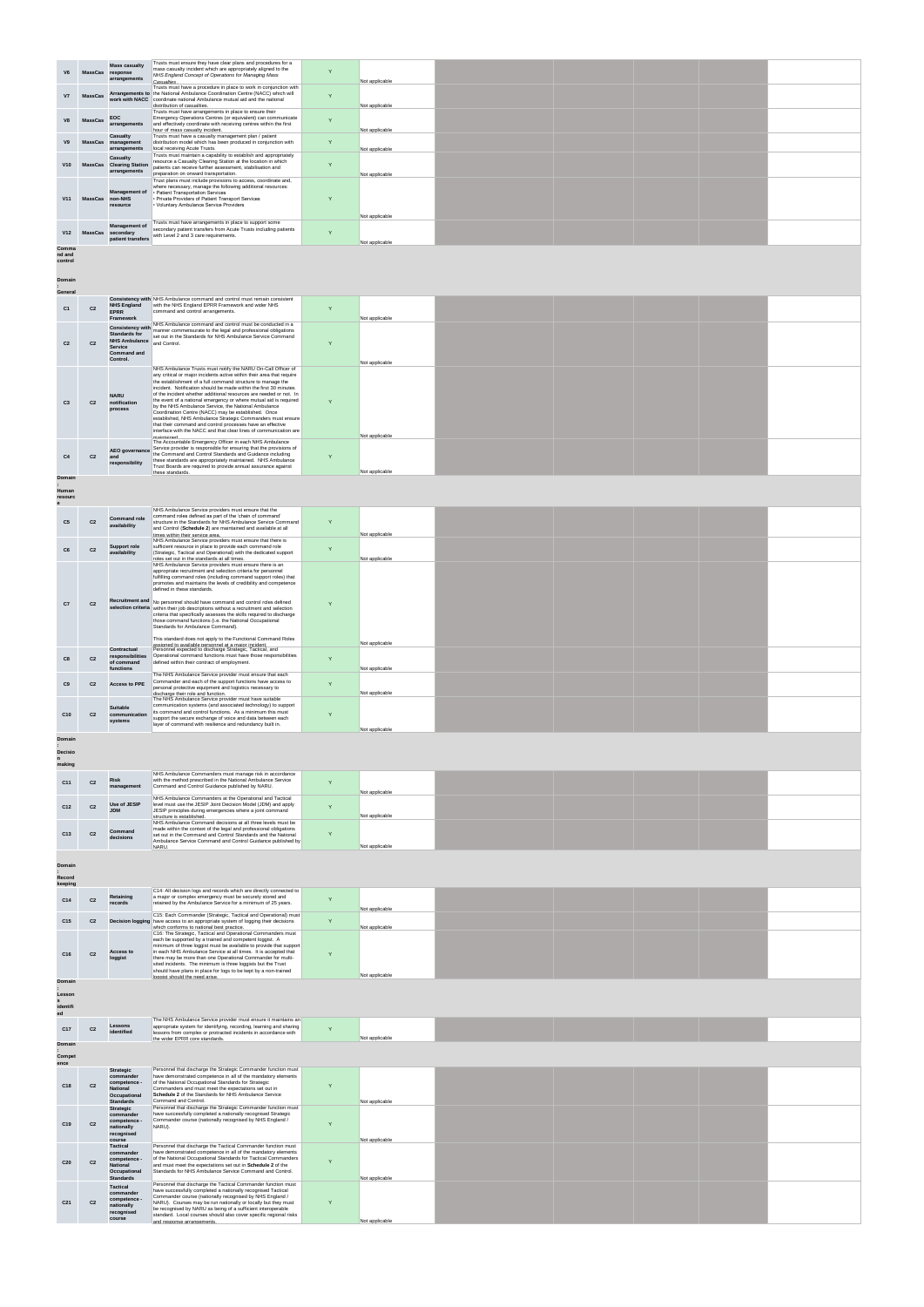|                      |                | Operational<br>commander                             | Personnel that discharge the Operational Commander function<br>must have demonstrated competence in all of the mandatory                                                                             |   |                |  |  |
|----------------------|----------------|------------------------------------------------------|------------------------------------------------------------------------------------------------------------------------------------------------------------------------------------------------------|---|----------------|--|--|
| C <sub>22</sub>      | C <sub>2</sub> | competence<br><b>National</b>                        | elements of the National Occupational Standards for Operational<br>Commanders and must meet the expectations set out in                                                                              | Y |                |  |  |
|                      |                | Occupational<br><b>Standards</b>                     | Schedule 2 of the Standards for NHS Ambulance Service<br>Command and Control.                                                                                                                        |   | Not applicable |  |  |
|                      |                | Operational                                          | Personnel that discharge the Operational Commander function<br>must have successfully completed a nationally recognised                                                                              |   |                |  |  |
| C <sub>23</sub>      | C <sub>2</sub> | commander<br>competence                              | Operational Commander course (nationally recognised by NHS<br>England / NARU). Courses may be run nationally or locally but                                                                          | Y |                |  |  |
|                      |                | nationally<br>recognised                             | they must be recognised by NARU as being of a sufficient<br>interoperable standard. Local courses should also cover specific                                                                         |   |                |  |  |
|                      |                | course                                               | regional risks and response arrangements.<br>All Strategic, Tactical and Operational Commanders must                                                                                                 |   | Not applicable |  |  |
| C <sub>24</sub>      | C <sub>2</sub> | Commanders -<br>maintenance of                       | maintain appropriate Continued Professional Development (CPD)<br>evidence specific to their corresponding National Occupational                                                                      | Y |                |  |  |
|                      |                | <b>CPD</b>                                           | Standards.<br>All Strategic, Tactical and Operational Commanders must refresh                                                                                                                        |   | Not applicable |  |  |
|                      |                |                                                      | their skills and competence by discharging their command role as<br>a 'player' at a training exercise every 18 months. Attendance at                                                                 |   |                |  |  |
|                      |                |                                                      | these exercises will form part of the mandatory Continued<br>Professional Development requirement and evidence must be                                                                               |   |                |  |  |
|                      |                |                                                      | included in the form of documented reflective practice for each<br>exercise. It could be the smaller scale exercises run by NARU or                                                                  |   |                |  |  |
| C <sub>25</sub>      | C <sub>2</sub> | Commanders -<br>exercise                             | HART teams on a weekly basis. The requirement to attend an<br>exercise in any 18 month period can be negated by discharging                                                                          | Y |                |  |  |
|                      |                | attendance                                           | the role at a relevant live incident providing documented reflective<br>practice is completed post incident. Relevant live incidents are                                                             |   |                |  |  |
|                      |                |                                                      | those where the commander has discharged duties (as per the<br>NOS) in their command role for incident response, such as<br>delivering briefings, use of the JDM, making decisions appropriate       |   |                |  |  |
|                      |                |                                                      | to their command role, deployed staff, assets or material, etc.                                                                                                                                      |   |                |  |  |
|                      |                | <b>Training and</b>                                  | Any Strategic, Tactical and Operational Commanders that have                                                                                                                                         |   | Not applicable |  |  |
| C <sub>26</sub>      | C <sub>2</sub> | CDP-<br>suspension of                                | not maintained the required competence through the mandated<br>training and ongoing CPD obligations must be suspended from                                                                           | Y |                |  |  |
|                      |                | non-compliant<br>commanders                          | their command position / availability until they are able to<br>demonstrate the required level of competence and CPD evidence.                                                                       |   | Not applicable |  |  |
|                      |                | Assessment of                                        | Commander competence and CPD evidence must be assessed<br>and confirmed annually by a suitably qualified and competent                                                                               |   |                |  |  |
| C <sub>27</sub>      | C <sub>2</sub> | commander<br>competence and<br><b>CDP</b> evidence   | instructor or training officer. NHS England or NARU may also<br>verify this process.                                                                                                                 | Y |                |  |  |
|                      |                | <b>NILO / Tactical</b>                               | Personnel that discharge the NILO /Tactical Advisor function must                                                                                                                                    |   | Not applicable |  |  |
| C <sub>28</sub>      | C <sub>2</sub> | <b>Advisor -</b><br>training                         | have completed a nationally recognised NILO or Tactical Advisor<br>course (nationally recognised by NHS England / NARU).                                                                             | Y |                |  |  |
|                      |                |                                                      | Personnel that discharge the NILO /Tactical Advisor function must                                                                                                                                    |   | Not applicable |  |  |
| C <sub>29</sub>      | C <sub>2</sub> | <b>NILO / Tactical</b><br><b>Advisor - CPD</b>       | maintain an appropriate Continued Professional Development<br>portfolio to demonstrate their continued professional creditability<br>and up-to-date competence in the NILO / Tactical Advisor        | Y |                |  |  |
|                      |                |                                                      | discipline.<br>Personnel that discharge the Loggist function must have                                                                                                                               |   | Not applicable |  |  |
| C30                  | C <sub>2</sub> | Loggist -<br>training                                | completed a loggist training course which covers the elements set<br>out in the National Ambulance Service Command and Control                                                                       | Y |                |  |  |
|                      |                |                                                      | Guidance.<br>Personnel that discharge the Loggist function must maintain an                                                                                                                          |   | Not applicable |  |  |
| C <sub>31</sub>      | C <sub>2</sub> | Loggist - CPD                                        | appropriate Continued Professional Development portfolio to<br>demonstrate their continued professional creditability and up-to-<br>date competence in the discipline of logging.                    | Y | Not applicable |  |  |
|                      |                | Availability of                                      | The Medical Director of each NHS Ambulance Service provider is<br>responsible for ensuring that the Strategic Medical Advisor,                                                                       |   |                |  |  |
|                      |                | <b>Strategic</b>                                     | Medical Advisor and Forward Doctor roles are available at all<br>Medical Advisor, times and that the personnel occupying these roles are credible                                                    |   |                |  |  |
| C32                  | C <sub>2</sub> | and Forward                                          | Medical Advisor and competent (guidance provided in the Standards for NHS<br>Ambulance Service Command and Control).                                                                                 | Y |                |  |  |
|                      |                | <b>Doctor</b>                                        |                                                                                                                                                                                                      |   | Not applicable |  |  |
|                      |                | <b>Medical Advisor</b>                               | Personnel that discharge the Medical Advisor or Forward Doctor<br>roles must refresh their skills and competence by discharging their                                                                |   |                |  |  |
| C33                  | C <sub>2</sub> | of Forward<br>Doctor - exercise                      | support role as a 'player' at a training exercise every 12 months.<br>Attendance at these exercises will form part of the mandatory                                                                  | Y |                |  |  |
|                      |                | attendance                                           | Continued Professional Development requirement and evidence<br>must be included in the form of documented reflective practice for<br>each exercise.                                                  |   | Not applicable |  |  |
|                      |                | <b>Commanders</b><br>and NILO /                      | Commanders (Strategic, Tactical and Operational) and the<br>NILO/Tactical Advisors must ensure they are fully conversant with                                                                        |   |                |  |  |
|                      |                | <b>Tactical</b><br><b>Advisors -</b>                 | all Joint Operating Principles published by JESIP and that they<br>remain competent to discharge their responsibilities in line with                                                                 |   |                |  |  |
| C34                  | C <sub>2</sub> | familiarity with<br>the Joint                        | these principles.                                                                                                                                                                                    | Y |                |  |  |
|                      |                | Operating<br><b>Procedures</b>                       |                                                                                                                                                                                                      |   | Not applicable |  |  |
|                      |                |                                                      | Control starts with receipt of the first emergency call, therefore<br>emergency control room supervisors must be aware of the                                                                        |   |                |  |  |
| C35                  | C <sub>2</sub> | Control room<br>familiarisation                      | capabilities and the implications of utilising them. Control room<br>supervisors must have a working knowledge of major incident                                                                     | Y |                |  |  |
|                      |                | with capabilities                                    | procedures and the NARU command guidance sufficient to enable<br>the initial steps to be taken (e.g. notifying the Trust command<br>structure and alerting mechanisms, following action cards etc.)  |   |                |  |  |
|                      |                |                                                      | Front line responders are by default the first commander at scene,                                                                                                                                   |   | Not applicable |  |  |
|                      |                | <b>Responders</b>                                    | such staff must be aware of basic principles as per the NARU<br>major incident action cards (or equivalent) and have watched the                                                                     |   |                |  |  |
| C36                  | C <sub>2</sub> | awareness of<br><b>NARU</b> major<br>incident action | on line major incident awareness training DVD (or equivalent)<br>enabling them to provide accurate information to control and on<br>scene commanders upon their arrival. Initial responders assigned | Y |                |  |  |
|                      |                |                                                      |                                                                                                                                                                                                      |   |                |  |  |
|                      |                | cards                                                | to functional roles must have a prior understanding of the action                                                                                                                                    |   |                |  |  |
| <b>JESIP</b>         |                |                                                      | cards and the implementation of them.                                                                                                                                                                |   | Not applicable |  |  |
| Domain               |                |                                                      |                                                                                                                                                                                                      |   |                |  |  |
| <b>Embed</b><br>ding |                |                                                      |                                                                                                                                                                                                      |   |                |  |  |
| doctrin              |                |                                                      |                                                                                                                                                                                                      |   |                |  |  |
| J <sub>1</sub>       | <b>JESIP</b>   |                                                      | The JESIP doctrine (as specified in the JESIP Joint Doctrine: The<br>Incorporation of Interoperability Framework) must be incorporated into all                                                      | Y |                |  |  |
|                      |                | <b>JESIP</b> doctrine<br><b>Operations</b>           | organisational policies, plans and procedures relevant to an<br>emergency response within NHS Ambulance Trusts.<br>All NHS Ambulance Trust operational procedures must be                            |   | Not applicable |  |  |
| J2                   | <b>JESIP</b>   | procedures<br>commensurate                           | interpreted and applied in a manner commensurate to the Joint<br>Doctrine.                                                                                                                           | Y |                |  |  |
|                      |                | with Doctrine<br><b>Five JESIP</b>                   | All NHS Ambulance Trust operational procedures for major or                                                                                                                                          |   | Not applicable |  |  |
| J3                   | <b>JESIP</b>   | principles for<br>joint working                      | complex incidents must reference the five JESIP principles for<br>joint working.                                                                                                                     | Y | Not applicable |  |  |
| J <sub>4</sub>       | <b>JESIP</b>   | Use of<br><b>METHANE</b>                             | All NHS Ambulance Trust operational procedures for major or<br>complex incidents must use the agreed model for sharing incident<br>information stated as M/ETHANE.                                   | Y | Not applicable |  |  |
|                      |                | <b>Joint Decision</b>                                | All NHS Ambulance Trust operational procedures for major or<br>complex incidents must advocate the use of the JESIP Joint                                                                            |   |                |  |  |
| J5                   | <b>JESIP</b>   | use of                                               | Model - advocate Decision Model (JDM) when making command decisions.                                                                                                                                 | Y | Not applicable |  |  |
| J <sub>6</sub>       | <b>JESIP</b>   |                                                      | All NHS Ambulance Trusts must have a timed review process for<br>all procedures covering major or complex incidents to ensure they                                                                   | Y |                |  |  |
|                      |                | <b>Review process</b>                                | remain current and consistent with the latest version of the JESIP<br>Joint Doctrine.                                                                                                                |   | Not applicable |  |  |
| J7                   | <b>JESIP</b>   | <b>Access to JESIP</b><br>products, tools            | All NHS Ambulance Trusts must ensure that Commanders and<br>Command Support Staff have access to the latest JESIP<br>products, tools and guidance.                                                   | Y |                |  |  |
| Domain               |                | and guidance                                         |                                                                                                                                                                                                      |   | Not applicable |  |  |
| Trainin              |                |                                                      |                                                                                                                                                                                                      |   |                |  |  |
|                      |                |                                                      | All relevant front-line NHS Ambulance responders attain and                                                                                                                                          |   |                |  |  |
| J8                   | <b>JESIP</b>   | Awareness of<br>JESIP-                               | maintain a basic knowledge and understanding of JESIP to<br>enhance their ability to respond effectively upon arrival as the first                                                                   | Y |                |  |  |
|                      |                | <b>Responders</b>                                    | personnel on-scene. This must be refreshed and updated<br>annually.<br>NHS Ambulance control room staff (dispatchers and managers)                                                                   |   | Not applicable |  |  |
| J9                   | <b>JESIP</b>   | Awareness of<br>JESIP - control                      | attain and maintain knowledge and understanding of JESIP to<br>enhance their ability to manage calls and coordinate assets. This                                                                     | Y |                |  |  |
|                      |                | room staff                                           | must be refreshed and updated annually.                                                                                                                                                              |   | Not applicable |  |  |
|                      |                | Awareness of<br>JESIP-                               | All NHS Ambulance Commanders and Control Room<br>managers/supervisors attain and maintain competence in the use                                                                                      |   |                |  |  |
| J10                  | <b>JESIP</b>   | <b>Commanders</b><br>and Control                     | of JESIP principles relevant to the command role they perform<br>through relevant JESIP aligned training and exercising in a joint                                                                   | Y |                |  |  |
|                      |                | Room managers<br>/ supervisors                       | agency setting.                                                                                                                                                                                      |   | Not applicable |  |  |
|                      |                | Training records -                                   | NHS Ambulance Service providers must identify and maintain<br>records of staff in the organisation who may require training or                                                                       |   |                |  |  |
| J11                  | <b>JESIP</b>   | staff requiring<br>training                          | awareness of JESIP, what training they require and when they<br>receive it.                                                                                                                          | Y | Not applicable |  |  |
|                      |                | Command<br>function -                                | All staff required to perform a command must have attended a<br>one day, JESIP approved, interoperability command course.                                                                            |   |                |  |  |
| J12                  | <b>JESIP</b>   | interoperability<br>command                          |                                                                                                                                                                                                      | Y |                |  |  |
|                      |                | course                                               | All those who perform a command role should annually refresh                                                                                                                                         |   | Not applicable |  |  |
| J13                  | <b>JESIP</b>   |                                                      | their awareness of JESIP principles, use of the JDM and<br>Training records · METHANE models by either the JESIP e-learning products or                                                              | Y |                |  |  |
|                      |                |                                                      | annual refresh another locally based solution which meets the minimum learning<br>outcomes. Records of compliance with this refresher requirement<br>must be kept by the organisation.               |   | Not applicable |  |  |
|                      |                | interoperability                                     | Commanders - Every three years, NHS Ambulance Commanders must repeat a<br>one day, JESIP approved, interoperability command course.                                                                  |   |                |  |  |
| J14                  | <b>JESIP</b>   | command<br>course                                    |                                                                                                                                                                                                      | Y | Not applicable |  |  |
|                      |                | <b>Participation in</b>                              | Every three years, all NHS Ambulance Commanders (at Strategic,<br>Tactical and Operational levels) must participate as a player in a                                                                 |   |                |  |  |
| J15                  | <b>JESIP</b>   | multiagency<br>exercise                              | joint exercise with at least Police and Fire Service Command<br>players where JESIP principles are applied.                                                                                          | Y | Not applicable |  |  |
| J16                  | <b>JESIP</b>   | Induction<br>training                                | All NHS Ambulance Trusts must ensure that JESIP forms part of<br>the initial training or induction of all new operational staff.                                                                     | Y | Not applicable |  |  |
| J17                  | <b>JESIP</b>   |                                                      | All NHS Ambulance Trusts must have an effective internal<br>Training - review process to regularly review their operational training programmes                                                      | Y |                |  |  |
|                      |                | process                                              | against the latest version of the JESIP Joint Doctrine.<br>All NHS Ambulance Trusts must maintain an appropriate number<br>of internal JESIP trainers able to deliver JESIP related training in      |   | Not applicable |  |  |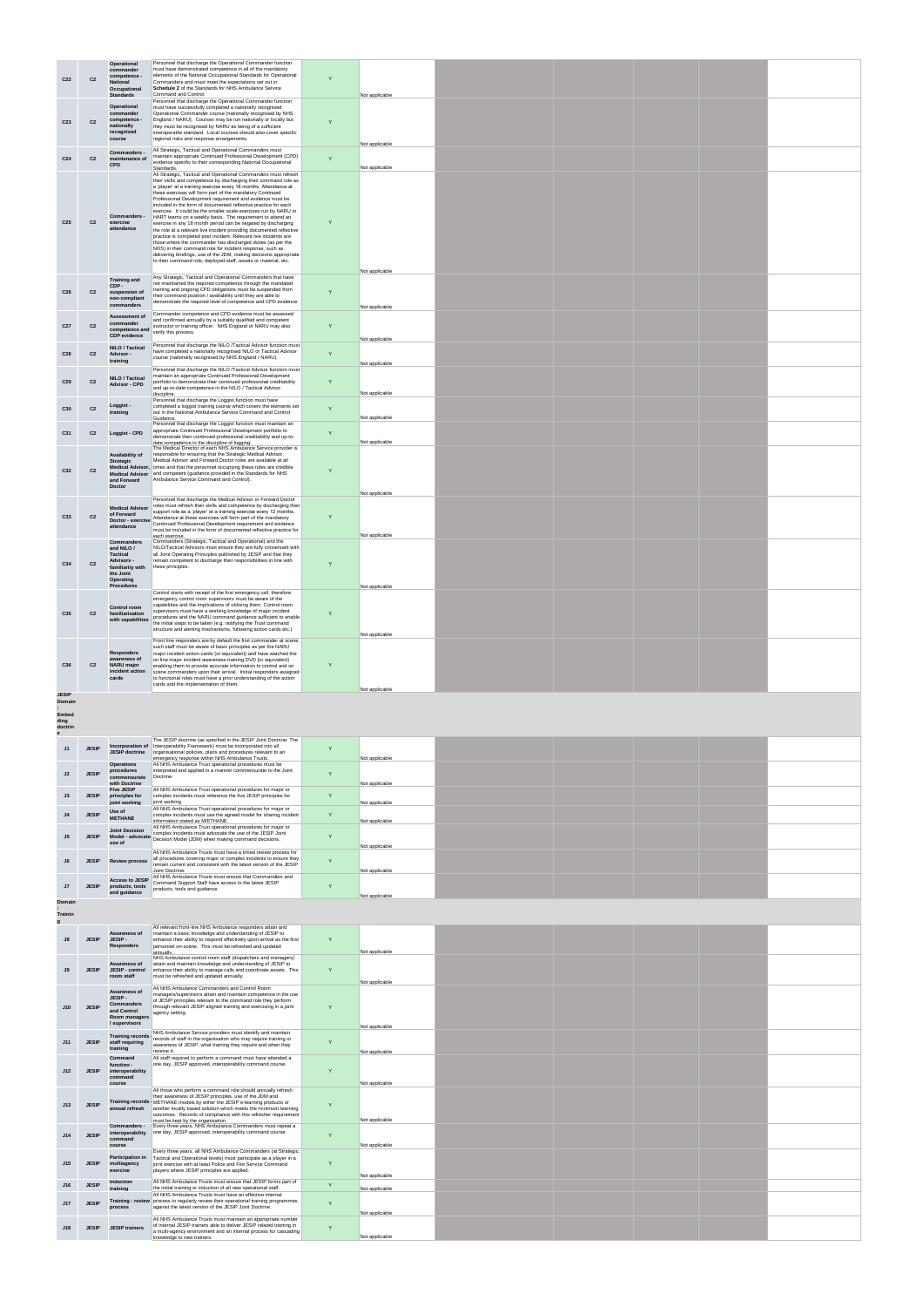| Domain |              |                 |                                                                                                                                                 |              |                |  |  |  |
|--------|--------------|-----------------|-------------------------------------------------------------------------------------------------------------------------------------------------|--------------|----------------|--|--|--|
|        |              |                 |                                                                                                                                                 |              |                |  |  |  |
| Assura |              |                 |                                                                                                                                                 |              |                |  |  |  |
| nce    |              |                 |                                                                                                                                                 |              |                |  |  |  |
|        |              | JESIP self-     | All NHS Ambulance Trusts must participate in the annual JESIP                                                                                   |              |                |  |  |  |
| J19    | <b>JESIP</b> | assessment      | self-assessment survey aimed at establishing local levels of                                                                                    | $\mathbf{v}$ |                |  |  |  |
|        |              | survey          | embedding JESIP.                                                                                                                                |              | Not applicable |  |  |  |
|        |              |                 | All NHS Ambulance Trusts must maintain records and evidence<br>Training records which demonstrates that at least 90% of operational staff (that |              |                |  |  |  |
|        |              | 90% operational |                                                                                                                                                 |              |                |  |  |  |
|        |              | and control     | respond to emergency calls) and control room staff (that dispatch<br>calls and manage communications with crews) are familiar with              | $\mathbf{v}$ |                |  |  |  |
| J20    | <b>JESIP</b> | room staff are  | the JESIP principles and can construct a METHANE message.                                                                                       |              |                |  |  |  |
|        |              | familiar with   |                                                                                                                                                 |              |                |  |  |  |
|        |              | <b>JESIP</b>    |                                                                                                                                                 |              | Not applicable |  |  |  |
|        |              |                 | All NHS Ambulance Trusts must maintain a programme of                                                                                           |              |                |  |  |  |
|        |              | Exercise        | planned multi-agency exercises developed in partnership with the                                                                                |              |                |  |  |  |
| J21    | <b>JESIP</b> | programme -     | Police and Fire Service (as a minimum) which will test the JESIP                                                                                | $\mathbf{v}$ |                |  |  |  |
|        |              | multiagency     | principles, use of the Joint Decision Model (JDM) and METHANE                                                                                   |              |                |  |  |  |
|        |              | exercises       | tool.                                                                                                                                           |              | Not applicable |  |  |  |
|        |              |                 | All NHS Ambulance Trusts must have an internal procedure to                                                                                     |              |                |  |  |  |
| J22    | <b>JESIP</b> | Competence      | regularly check the competence of command staff against the                                                                                     | $\mathbf{v}$ |                |  |  |  |
|        |              |                 | assurance policy JESIP Learning Outcomes and to provide remedial or refresher                                                                   |              |                |  |  |  |
|        |              |                 | training as required.                                                                                                                           |              | Not applicable |  |  |  |
|        |              | Use of JESIP    | All NHS Ambulance Trusts must utilise the JESIP Exercise                                                                                        |              |                |  |  |  |
|        |              | exercise        | Objectives and JESIP Umpire templates to ensure JESIP relevant                                                                                  |              |                |  |  |  |
| J23    | <b>JESIP</b> | objectives and  | objectives are included in multi-agency exercise planning and staff                                                                             | $\mathbf{v}$ |                |  |  |  |
|        |              | <b>Umpire</b>   | are tested against them.                                                                                                                        |              |                |  |  |  |
|        |              | templates       |                                                                                                                                                 |              | Not applicable |  |  |  |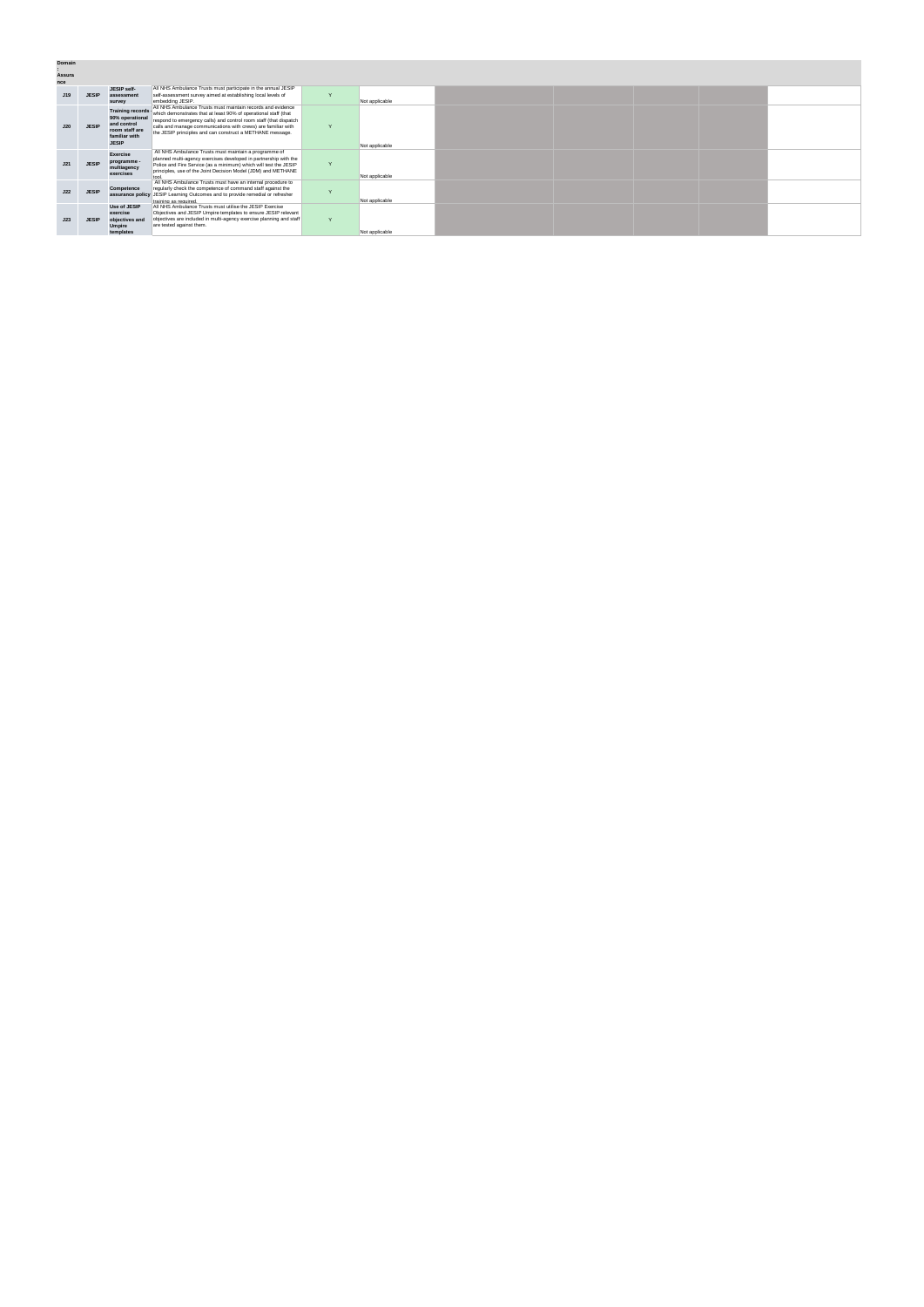|                            |                         |                             |                                                                                                                                                                                                                                                                                                           | vidence - examples listed below                                                                                                                                                                                                                                                                                                                                                                                                                                                                                                                                                                                                                                                                                                                                                                                                                                                                                                                                                                                                                                                                                                                                                                                                                                                                                                                                                                                                                                                                                                                | Mental Health | <b>Community Service</b> | Organisational Evidence                                               | Self assessment RAG                                                                                                                                                                                                                                                                                                                                                                                                                                                                   | tion to be |                                                            |                     |      |
|----------------------------|-------------------------|-----------------------------|-----------------------------------------------------------------------------------------------------------------------------------------------------------------------------------------------------------------------------------------------------------------------------------------------------------|------------------------------------------------------------------------------------------------------------------------------------------------------------------------------------------------------------------------------------------------------------------------------------------------------------------------------------------------------------------------------------------------------------------------------------------------------------------------------------------------------------------------------------------------------------------------------------------------------------------------------------------------------------------------------------------------------------------------------------------------------------------------------------------------------------------------------------------------------------------------------------------------------------------------------------------------------------------------------------------------------------------------------------------------------------------------------------------------------------------------------------------------------------------------------------------------------------------------------------------------------------------------------------------------------------------------------------------------------------------------------------------------------------------------------------------------------------------------------------------------------------------------------------------------|---------------|--------------------------|-----------------------------------------------------------------------|---------------------------------------------------------------------------------------------------------------------------------------------------------------------------------------------------------------------------------------------------------------------------------------------------------------------------------------------------------------------------------------------------------------------------------------------------------------------------------------|------------|------------------------------------------------------------|---------------------|------|
| Deep                       |                         |                             |                                                                                                                                                                                                                                                                                                           |                                                                                                                                                                                                                                                                                                                                                                                                                                                                                                                                                                                                                                                                                                                                                                                                                                                                                                                                                                                                                                                                                                                                                                                                                                                                                                                                                                                                                                                                                                                                                | oviders       |                          |                                                                       | Red (not compliant) = Not compliant with the core<br>standard. The organisation's work programme<br>shows compliance will not be reached within the<br>next 12 months<br>Amber (partially compliant) = Not compliant with<br>core standard. However, the organisation's work<br>rogramme demonstrates sufficient evidence of<br>rogress and an action plan to achieve full<br>compliance within the next 12 months.<br>Green (fully compliant) = Fully compliant with<br>ore standard |            |                                                            |                     |      |
| Dive-<br>Oxygen<br>Supply  |                         |                             |                                                                                                                                                                                                                                                                                                           |                                                                                                                                                                                                                                                                                                                                                                                                                                                                                                                                                                                                                                                                                                                                                                                                                                                                                                                                                                                                                                                                                                                                                                                                                                                                                                                                                                                                                                                                                                                                                |               |                          |                                                                       |                                                                                                                                                                                                                                                                                                                                                                                                                                                                                       |            |                                                            |                     |      |
| Domain<br>Oxygen<br>Suuply |                         |                             |                                                                                                                                                                                                                                                                                                           |                                                                                                                                                                                                                                                                                                                                                                                                                                                                                                                                                                                                                                                                                                                                                                                                                                                                                                                                                                                                                                                                                                                                                                                                                                                                                                                                                                                                                                                                                                                                                |               |                          |                                                                       |                                                                                                                                                                                                                                                                                                                                                                                                                                                                                       |            |                                                            |                     |      |
| DD <sub>1</sub>            | Oxygen<br><b>Supply</b> | Medical gasses - governance | The organisation has in place an effective Medical . Committee meets annually as a minimum<br>Gas Committee as described in Health Technical . Committee has signed off terms of reference<br>Memorandum HTM02-01 Part B.                                                                                 | . Minutes of Committee meetings are maintained<br>. Actions from the Committee are managed effectively<br>. Committee reports progress and any issues to the Chief Executive<br>. Committee develops and maintains organisational policies and procedures<br>. Committee develops site resilience/contingency plans with related standard<br>operating procedures (SOPs)<br>. Committee escalates risk onto the organisational risk register and Board Assurance<br>Framework where appropriate<br>. The Committee receives Authorising Engineer's annual report and prepares an<br>action plan to address issues, there being evidence that this is reported to the<br>organisation's Board                                                                                                                                                                                                                                                                                                                                                                                                                                                                                                                                                                                                                                                                                                                                                                                                                                                   | If applicable | If applicable            | The Trust does not use any<br>MGPS within the services it<br>delivers | Not applicable                                                                                                                                                                                                                                                                                                                                                                                                                                                                        | None       | Estates & Facilities<br>manager- Complaince<br>& Technical | Not applicable      | None |
| DD <sub>2</sub>            | Oxygen<br>Supply        | Medical gasses - planning   | The organisation has robust and tested Business<br>Continuity and/or Disaster Recovery plans for<br>medical gases                                                                                                                                                                                         | . The organisation has reviewed and updated the plans and are they available for view Y<br>. The organisation has assessed its maximum anticipated flow rate using the national<br>toolkit<br>. The organisation has documented plans (agreed with suppliers) to achieve<br>rectification of identified shortfalls in infrastructure capacity requirements.<br>. The organisation has documented a pipework survey that provides assurance of<br>oxygen supply capacity in designated wards across the site<br>. The organisation has clear plans for where oxygen cylinders are used and this has<br>been discussed and there should be an agreement with the supplier to know the<br>location and distribution so they can advise on storage and risk, on delivery times and<br>numbers of cylinders and any escalation procedure in the event of an emergency (e.g.<br>understand if there is a maximum limit to the number of cylinders the supplier has<br>available)<br>. Standard Operating Procedures exist and are available for staff regarding the use,<br>storage and operation of cylinders that meet safety and security policies<br>. The organisation has breaching points available to support access for additional<br>equipment as required<br>. The organisation has a developed plan for ward level education and training on good<br>housekeeping practices<br>. The organisation has available a comprehensive needs assessment to identify<br>training and education requirements for safe management of medical gases | If applicable | If applicable            | The Trust does not use any<br>MGPS within the services it<br>delivers | Fully compliant                                                                                                                                                                                                                                                                                                                                                                                                                                                                       | None       | Estates & Facilities<br>manager- Complaince<br>& Technical | Not applicable None |      |
| DD <sub>3</sub>            | Oxygen<br><b>Supply</b> | Medical gasses - planning   | 0201 part A to support the planning, installing,<br>upgrading of its cryogenic liquid supply system.                                                                                                                                                                                                      | The organisation has used Appendix H to the HTM . The organisation has clear guidance that includes delivery frequency for medical<br>gases that identifies key requirements for safe and secure deliveries<br>. The organisation has policy to support consistent calculation for medical gas<br>consumption to support supply mechanisms<br>. The organisation has a policy for the maintenance of pipework and systems that<br>includes regular checking for leaks and having de-icing regimes<br>. Organisation has utilised the checklist retrospectively as part of an assurance or<br>udit process                                                                                                                                                                                                                                                                                                                                                                                                                                                                                                                                                                                                                                                                                                                                                                                                                                                                                                                                      | If applicable | If applicable            | The Trust does not use any<br>MGPS within the services it<br>delivers | Fully compliant                                                                                                                                                                                                                                                                                                                                                                                                                                                                       | None       | Estates & Facilities<br>manager- Complaince<br>& Technical | Not applicable      | None |
| DD <sub>4</sub>            | Oxygen<br>Supply        | Medical gasses -workforce   | The organisation has reviewed the skills and<br>has assurance of resilience for these functions                                                                                                                                                                                                           | . Job descriptions/person specifications are available to cover each identified role<br>competencies of identified roles within the HTM and . Rotating of staff to ensure staff leave/ shift patterns are planned around availability of<br>key personnel e.g. ensuring QC (MGPS) availability for commissioning upgrade work.<br>. Education and training packages are available for all identified roles and attendance<br>is monitored on compliance to training requirements<br>. Medical gas training forms part of the induction package for all staff.                                                                                                                                                                                                                                                                                                                                                                                                                                                                                                                                                                                                                                                                                                                                                                                                                                                                                                                                                                                  | If applicable | If applicable            | The Trust does not use any<br>MGPS within the services it<br>delivers | Fully compliant                                                                                                                                                                                                                                                                                                                                                                                                                                                                       | None       | Estates & Facilities<br>manager- Complaince<br>& Technical | Not applicable      | None |
| DD <sub>5</sub>            | Oxygen<br>Supply        | Oxygen systems - escalation | The organisation has a clear escalation plan and<br>processes for management of surge in oxygen<br>demand                                                                                                                                                                                                 | . SOPs exist, and have been reviewed and updated, for 'stand up' of weekly/ daily<br>multi-disciplinary oxygen rounds<br>. Staff are informed and aware of the requirements for increasing de-icing of<br>vaporisers<br>. SOPs are available for the 'good housekeeping' practices identified during the<br>pandemic surge and include, for example, Medical Director sign off for the use of<br><b>HFNO</b>                                                                                                                                                                                                                                                                                                                                                                                                                                                                                                                                                                                                                                                                                                                                                                                                                                                                                                                                                                                                                                                                                                                                   | If applicable | If applicable            | The Trust does not use any<br>MGPS within the services it<br>delivers | Fully compliant                                                                                                                                                                                                                                                                                                                                                                                                                                                                       | None       | manager- Complaince<br>& Technical                         |                     |      |
| DD6                        | Oxygen<br><b>Supply</b> | Oxygen systems              | Organisation has an accurate and up to date<br>technical file on its oxygen supply system with the<br>relevant instruction for use (IFU)                                                                                                                                                                  | . Reviewed and updated instructions for use (IFU), where required as part of<br>Authorising Engineer's annual verification and report                                                                                                                                                                                                                                                                                                                                                                                                                                                                                                                                                                                                                                                                                                                                                                                                                                                                                                                                                                                                                                                                                                                                                                                                                                                                                                                                                                                                          | If applicable | If applicable            | The Trust does not use any<br>MGPS within the services i<br>delivers  | Fully compliant                                                                                                                                                                                                                                                                                                                                                                                                                                                                       | None       | Estates & Facilities<br>manager- Complaince<br>& Technical | Not applicable None |      |
| DD7                        | Oxygen<br><b>Supply</b> | Oxygen systems              | The organisation has undertaken as risk<br>assessment in the development of the medical<br>oxygen installation to produce a safe and practical<br>design and ensure that a safe supply of oxygen is<br>available for patient use at all times as described in<br>Health Technical Memorandum HTM02-01 6.6 | . Organisation has a risk assessment as per section 6.6 of the HTM 02-01<br>. Organisation has undertaken an annual review of the risk assessment as per section<br>6.134 of the HTM 02-01 (please indicated in the organisational evidence column the<br>date of your last review)                                                                                                                                                                                                                                                                                                                                                                                                                                                                                                                                                                                                                                                                                                                                                                                                                                                                                                                                                                                                                                                                                                                                                                                                                                                            | If applicable | If applicable            | The Trust does not use any<br>MGPS within the services it<br>delivers | Fully compliant                                                                                                                                                                                                                                                                                                                                                                                                                                                                       | None       | Estates & Facilities<br>manager- Complaince<br>& Technical | Not applicable      | None |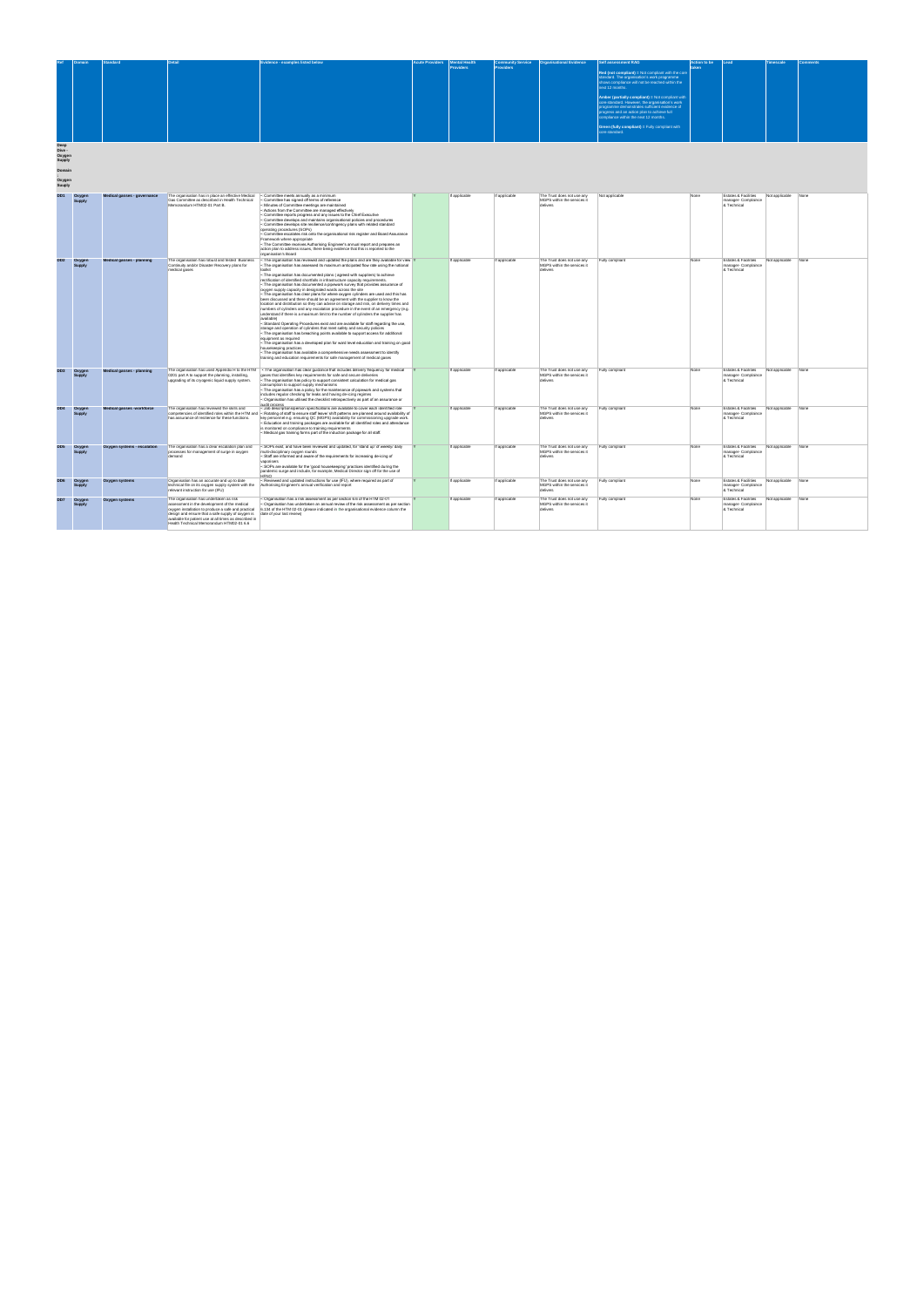|                | <b>Action plan:</b>             |                                                          |                                                                                                                                                                                                                                                                                                                                                                                                                                                                                                                                                                                                                                          |                                                                                                                                                                                                                                                                                                                                                                                                                                                                                                                                                                                                                                                                                                            |                                                                        |                                                                                                                                                                                                                                                                                  |                                  |                  |
|----------------|---------------------------------|----------------------------------------------------------|------------------------------------------------------------------------------------------------------------------------------------------------------------------------------------------------------------------------------------------------------------------------------------------------------------------------------------------------------------------------------------------------------------------------------------------------------------------------------------------------------------------------------------------------------------------------------------------------------------------------------------------|------------------------------------------------------------------------------------------------------------------------------------------------------------------------------------------------------------------------------------------------------------------------------------------------------------------------------------------------------------------------------------------------------------------------------------------------------------------------------------------------------------------------------------------------------------------------------------------------------------------------------------------------------------------------------------------------------------|------------------------------------------------------------------------|----------------------------------------------------------------------------------------------------------------------------------------------------------------------------------------------------------------------------------------------------------------------------------|----------------------------------|------------------|
| Ref            | <b>Domain</b>                   | <b>Standard</b>                                          | <b>Detail</b>                                                                                                                                                                                                                                                                                                                                                                                                                                                                                                                                                                                                                            | <b>Comments</b>                                                                                                                                                                                                                                                                                                                                                                                                                                                                                                                                                                                                                                                                                            | Work programme<br>to be undertaken<br>despite being fully<br>compliant | <b>Action to be taken</b>                                                                                                                                                                                                                                                        | Lead                             | <b>Timescale</b> |
| $\overline{2}$ | Governance                      | <b>EPRR Policy</b><br><b>Statement</b>                   | The organisation has an overarching EPRR<br>policy statement.<br>This should take into account the organisation's:<br><b>Business objectives and processes</b><br>• Key suppliers and contractual arrangements<br>• Risk assessment(s)<br>• Functions and / or organisation, structural and<br>staff changes.<br>The policy should:<br>• Have a review schedule and version control<br>• Use unambiguous terminology<br>· Identify those responsible for ensuring policies<br>and arrangements are updated, distributed and<br>regularly tested<br>• Include references to other sources of<br>information and supporting documentation. | •Critical & Major Incident Plan v.12.0 Part 1 Fully compliant<br>which contains the EPRR Policy highlights:<br>• S.6 Trusts financial commitment to EPRR<br>and access to funds<br>. s.7 highlights commitment to training &<br>exercising<br>Also referenced in the Trust Business<br>Continuity Policy & Plan version 9.0.<br>The plans outlined above have both been<br>reviewed in June 2020 after lessons learnt<br>from the first wave of Covid.<br>The plans above are due for review and will<br>follow the Governance framework outlined<br>below:<br>· EPRR Operational Committee: October<br>2021<br>· Quality, Improvement & Safety Committee:<br>October 2021<br>• Trust Board: November 2021 |                                                                        | The plans above are due for<br>review and will follow the<br>Governance framework outlined<br>below:<br>· EPRR Operational Committee:<br>October 2021<br>Quality, Improvement & Safety<br>Committee: October 2021<br>Trust Board: November 2021                                  | EPRR &<br><b>PREVENT</b><br>LEAD | <b>Nov-21</b>    |
| 6              | Governance                      | <b>Continuous</b><br>improvement<br>process              | The organisation has clearly defined processes<br>for capturing learning from incidents and<br>exercises to inform the development of future<br>EPRR arrangements.                                                                                                                                                                                                                                                                                                                                                                                                                                                                       | •Critical & Major Incident Policy v.12.0<br>(2020) Part 2, s.11<br>*Business Continuity Policy v.9.0 (2020), s.5<br>and Part 1, s. 2.6.<br>Trust wide lessons learnt document to<br>implement actions from Covid in ongoing.<br>Evidence in action: Winter preparedness<br>debrief at the EPRR Ops Grp on 19.08.2021<br>will inform the Trust annual winter assurance<br>for 2021 -2022.                                                                                                                                                                                                                                                                                                                   | <b>Fully compliant</b>                                                 | The plans above are due for<br>review and will follow the<br>Governance framework outlined<br>below:<br>· EPRR Operational Committee:<br>October 2021<br>Quality, Improvement & Safety<br>Committee: October 2021<br>• Trust Board: November 2021                                | EPRR &<br><b>PREVENT</b><br>LEAD | <b>Nov-21</b>    |
| 11             | Duty to maintain<br>plans       | <b>Critical incident</b>                                 | In line with current quidance and legislation, the<br>organisation has effective arrangements in place   reviewed in 2020 and is due for review in<br>to respond to a critical incident (as defined within September, signed off by Trust Board in<br>the EPRR Framework).                                                                                                                                                                                                                                                                                                                                                               | Critical & Major Incident Policy v.12.0<br>November<br>• The Plan is accessible via the intranet for<br>all staff and will be featured in comms<br>cascade.                                                                                                                                                                                                                                                                                                                                                                                                                                                                                                                                                | <b>Fully compliant</b>                                                 | The plans above are due for<br>review and will follow the<br>Governance framework outlined<br>below:<br>· EPRR Operational Committee:<br>October 2021<br>Quality, Improvement & Safety<br>Committee: October 2021<br>• Trust Board: November 2021                                | EPRR &<br>PREVENT<br>LEAD        | <b>Nov-21</b>    |
| 12             | Duty to maintain<br>plans       | <b>Major incident</b>                                    | In line with current guidance and legislation, the<br>organisation has effective arrangements in place<br>to respond to a major incident (as defined within<br>the EPRR Framework).                                                                                                                                                                                                                                                                                                                                                                                                                                                      | • Critical & Major Incident Policy v.12.0,<br>reviewed in 2020 and is due for review in<br>September 2021, signed off by Trust Board<br>in November<br>• The Plan is accessible via the intranet for<br>all staff and will be featured in comms<br>cascade.                                                                                                                                                                                                                                                                                                                                                                                                                                                | <b>Fully compliant</b>                                                 | The Critical & Major Incident Plan<br>is due for review and will follow<br>the Governance framework<br>outlined below:<br>· EPRR Operational Committee:<br>October 2021<br>• Quality, Improvement & Safety<br>Committee: October 2021<br>· Trust Board: November 2021            | EPRR &<br><b>PREVENT</b><br>LEAD | <b>Nov-21</b>    |
| 22             | Duty to maintain<br>plans       |                                                          | In line with current guidance and legislation, the<br>organisation has effective arrangements in place<br>to respond and manage 'protected individuals';<br>Very Important Persons (VIPs), high profile<br>Protected individuals patients and visitors to the site.                                                                                                                                                                                                                                                                                                                                                                      | Contained within the Critical & Major<br>Incident Plan and Policy v.12.0, to be<br>updated for ratification at Trust board sitting<br>in November 2021.                                                                                                                                                                                                                                                                                                                                                                                                                                                                                                                                                    | Fully compliant                                                        | The Critical & Major Incident Plan<br>is due for review and will follow<br>the Governance framework<br>outlined below:<br>· EPRR Operational Committee:<br>October 2021<br>· Quality, Improvement & Safety<br>Committee: October 2021<br>· Trust Board: November 2021            | EPRR &<br><b>PREVENT</b><br>LEAD | <b>Nov-21</b>    |
| 30             | Response                        | <b>Incident Co-</b><br>ordination Centre<br>(ICC)        | The organisation has Incident Co-ordination<br>Centre (ICC) arrangements                                                                                                                                                                                                                                                                                                                                                                                                                                                                                                                                                                 | Functioning ICC in place and currently<br>operational. Appendix I in the Critical &<br>Major incident Plan v.12.0                                                                                                                                                                                                                                                                                                                                                                                                                                                                                                                                                                                          | <b>Fully compliant</b>                                                 | The Critical & Major Incident Plan<br>is due for review and will follow<br>the Governance framework<br>outlined below:<br>· EPRR Operational Committee:<br>October 2021<br>· Quality, Improvement & Safety<br>Committee: October 2021<br>• Trust Board: November 2021            | EPRR &<br><b>PREVENT</b><br>LEAD | <b>Nov-21</b>    |
| 32             | Response                        | <b>Management of</b><br>business continuity<br>incidents | In line with current guidance and legislation, the<br>organisation has effective arrangements in place<br>to respond to a business continuity incident (as<br>defined within the EPRR Framework).                                                                                                                                                                                                                                                                                                                                                                                                                                        | Covered by the overarching Trust Business<br>Continuity Policy & plan v.8.0 and supported<br>by operational Business Impact Analyses<br>and Business Continuity Plans, including<br>other supporting guidance, for example,<br>Lockdown Plans etc.                                                                                                                                                                                                                                                                                                                                                                                                                                                         | <b>Fully compliant</b>                                                 | The Business Continuity Policy &<br>Plan v9.0 is due for review and will<br>follow the Governance framework   LEAD<br>outlined below:<br>· EPRR Operational Committee:<br>October 2021<br>Quality, Improvement & Safety<br>Committee: October 2021<br>Trust Board: November 2021 | EPRR &<br>PREVENT                | <b>Nov-21</b>    |
| 34             | Response                        | <b>Situation Reports</b>                                 | The organisation has processes in place for<br>receiving, completing, authorising and submitting<br>situation reports (SitReps) and briefings during<br>the response to business continuity incidents,<br>critical incidents and major incidents.                                                                                                                                                                                                                                                                                                                                                                                        | SPOC email address for all sitrep requests<br>relevant to incidents and managed therein.<br>Sitreps signed off by appropriate executive<br>authority (which is dependent upon the ask).                                                                                                                                                                                                                                                                                                                                                                                                                                                                                                                    | <b>Fully compliant</b>                                                 | The Critical & Major Incident Plan<br>is due for review and will follow<br>the Governance framework<br>outlined below:<br>· EPRR Operational Committee:<br>October 2021<br>· Quality, Improvement & Safety<br>Committee: October 2021<br>Trust Board: November 2021              | EPRR &<br>PREVENT<br>LEAD        | <b>Nov-21</b>    |
| 37             | <b>Warning and</b><br>informing | partners and<br>stakeholders                             | The organisation has arrangements to<br>communicate with partners and stakeholder<br>organisations during and after a major incident.<br><b>Communication with</b> critical incident or business continuity incident.                                                                                                                                                                                                                                                                                                                                                                                                                    | Critical and Major Incident Plan v.12.0,<br>Annex J Communications Plan                                                                                                                                                                                                                                                                                                                                                                                                                                                                                                                                                                                                                                    | Fully compliant                                                        | The Critical & Major Incident Plan<br>is due for review and will follow<br>the Governance framework<br>outlined below:<br>· EPRR Operational Committee:<br>October 2021<br>• Quality, Improvement & Safety<br>Committee: October 2021<br>• Trust Board: November 2021            | EPRR &<br>PREVENT<br>LEAD        | <b>Nov-21</b>    |
| 38             | <b>Warning and</b><br>informing | <b>Warning and</b><br>informing                          | The organisation has processes for warning and<br>informing the public (patients, visitors and wider<br>population) and staff during major incidents,<br>critical incidents or business continuity incidents.                                                                                                                                                                                                                                                                                                                                                                                                                            | Critical and Major Incident Plan v.12.0,<br>Annex J: Communications Plan Also see<br>Appendices D-E<br>The Critical & Major Incident Plan v.12.0<br>references continuous improvement.                                                                                                                                                                                                                                                                                                                                                                                                                                                                                                                     | Fully compliant                                                        | The Critical & Major Incident Plan<br>is due for review and will follow<br>the Governance framework<br>outlined below:<br>· EPRR Operational Committee:<br>October 2021<br>· Quality, Improvement & Safety<br>Committee: October 2021<br>• Trust Board: November 2021            | EPRR &<br>PREVENT<br>LEAD        | <b>Nov-21</b>    |